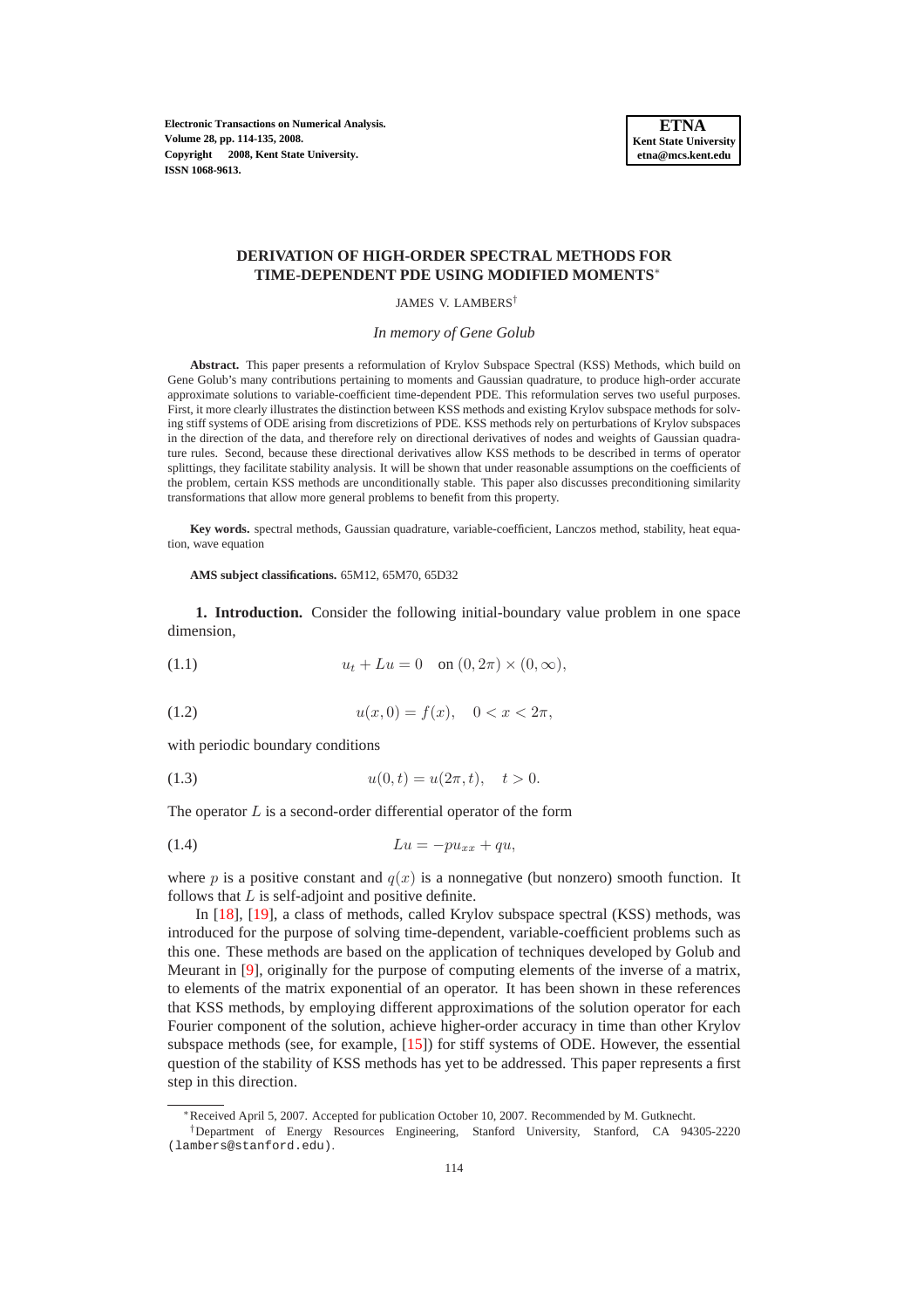HIGH-ORDER SPECTRAL METHODS USING MODIFIED MOMENTS 115

Section [2](#page-1-0) reviews the main properties of KSS methods, including algorithmic details and results concerning local accuracy. The main idea behind these methods is that each Fourier component of the solution is obtained from a *perturbation* of a *frequency-dependent* Krylov subspace in the direction of the initial data, instead of a single Krylov subspace generated from the data. It follows that KSS methods can be reformulated in terms of directional derivatives of moments. This leads to a new algorithm that represents the limit of a KSS method as the size of the perturbation approaches zero, thus avoiding the cancellation and parametertuning that is required by the original algorithm. This new algorithm is presented in section [3.](#page-4-0) Compared to the original algorithm, the new one lends itself more readily to stability analysis, which is carried out for the simplest KSS methods in sections [4](#page-8-0) and [5.](#page-10-0) In section [6,](#page-12-0) this analysis is repeated for the application of KSS methods to the second-order wave equation, which was introduced in [\[12\]](#page-21-4). Section [7](#page-16-0) presents homogenizing transformations that can be applied to more general variable-coefficient second-order differential operators, including a new transformation that can be used to homogenize a second-order operator with smoothly varying coefficients, up to an operator of negative order. These transformations allow problems featuring these more general operators to be solved using KSS methods with the same accuracy and stability as the simpler problem presented in the preceding sections. In section [8,](#page-20-0) various generalizations are discussed.

<span id="page-1-0"></span>**2. Krylov subspace spectral methods.** We begin with a review of the main aspects of KSS methods. Let  $S(t) = \exp[-Lt]$  represent the exact solution operator of the problem [\(1.1\)](#page-0-0), [\(1.2\)](#page-0-1), [\(1.3\)](#page-0-2), and let  $\langle \cdot, \cdot \rangle$  denote the standard inner product of functions defined on  $[0, 2\pi]$ ,

$$
\langle f(x), g(x) \rangle = \int_0^{2\pi} \overline{f(x)} g(x) dx.
$$

Krylov subspace spectral methods, introduced in [\[18\]](#page-21-0), [\[19\]](#page-21-1), use Gaussian quadrature on the spectral domain to compute the Fourier components of the solution. These methods are timestepping algorithms that compute the solution at time  $t_1, t_2, \ldots$ , where  $t_n = n\Delta t$  for some choice of  $\Delta t$ . Given the computed solution  $\tilde{u}(x, t_n)$  at time  $t_n$ , the solution at time  $t_{n+1}$  is computed by approximating the Fourier components that would be obtained by applying the exact solution operator to  $\tilde{u}(x, t_n)$ ,

<span id="page-1-1"></span>(2.1) 
$$
\hat{u}(\omega, t_{n+1}) = \left\langle \frac{1}{\sqrt{2\pi}} e^{i\omega x}, S(\Delta t) \tilde{u}(x, t_n) \right\rangle.
$$

Krylov subspace spectral methods approximate these components with higher-order temporal accuracy than traditional spectral methods and time-stepping schemes. We briefly review how these methods work.

We discretize functions defined on  $[0, 2\pi]$  on an N-point uniform grid with spacing  $\Delta x = 2\pi/N$ . With this discretization, the operator L and the solution operator  $S(\Delta t)$  can be approximated by  $N \times N$  matrices that represent linear operators on the space of grid functions, and the quantity  $(2.1)$  can be approximated by a bilinear form

<span id="page-1-2"></span>(2.2) 
$$
\hat{u}(\omega, t_{n+1}) \approx \hat{\mathbf{e}}_{\omega}^H S_N(\Delta t) \mathbf{u}(t_n),
$$

where

$$
[\hat{\mathbf{e}}_{\omega}]_j = \frac{1}{\sqrt{2\pi}} e^{i\omega j \Delta x}, \quad [\mathbf{u}(t_n)]_j = u(j\Delta x, t_n),
$$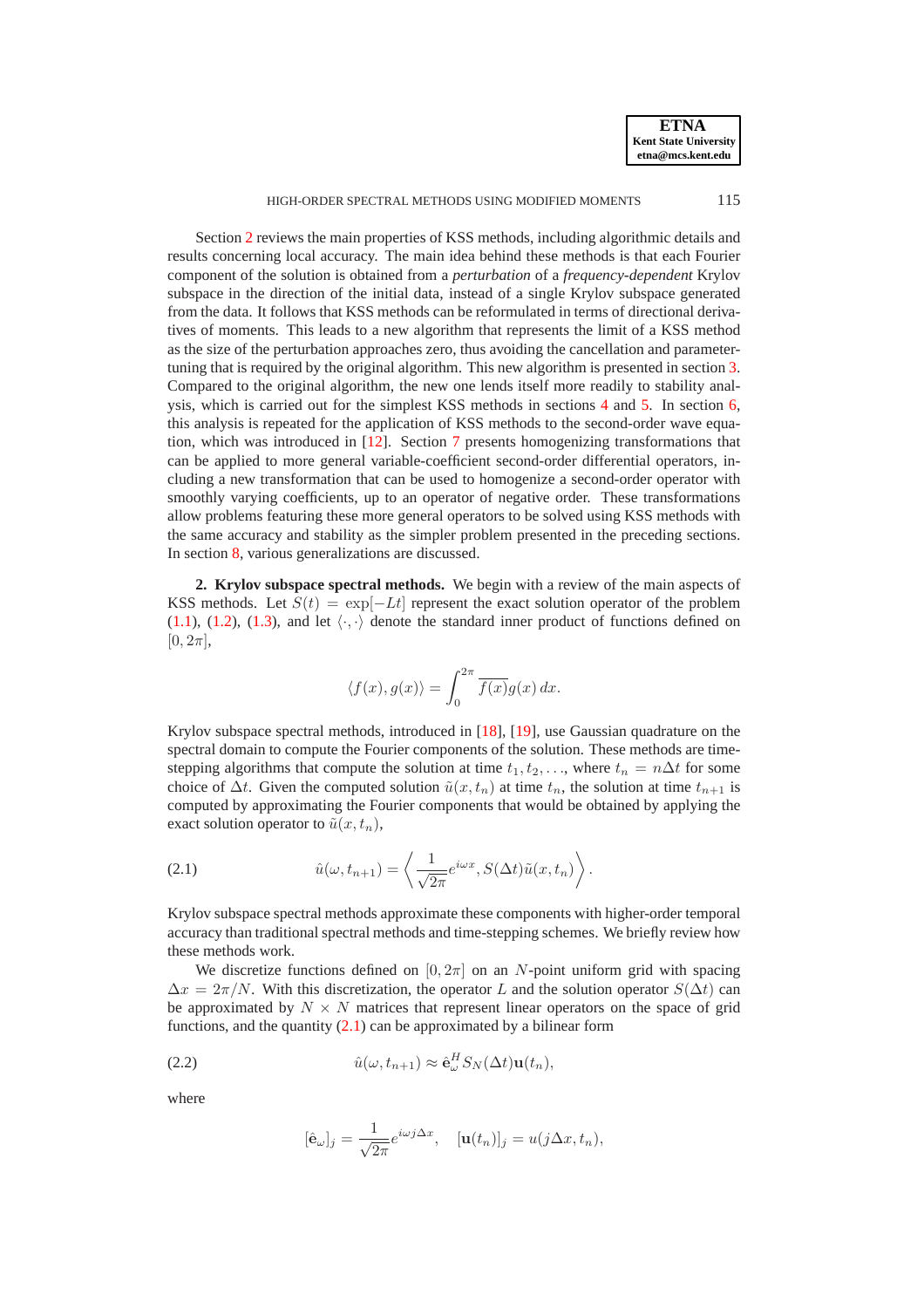116 J. V. LAMBERS

and

<span id="page-2-0"></span>(2.3) 
$$
S_N(t) = \exp[-L_N t], \quad [L_N]_{jk} = -p[D_N^2]_{jk} + q(j\Delta x),
$$

where  $D_N$  is a discretization of the differentiation operator that is defined on the space of grid functions. Our goal is to approximate [\(2.2\)](#page-1-2) by computing an approximation to

<span id="page-2-1"></span>
$$
[\hat{\mathbf{u}}^{n+1}]_{\omega} = \hat{\mathbf{e}}_{\omega}^H \mathbf{u}(t_{n+1}) = \hat{\mathbf{e}}_{\omega}^H S_N(\Delta t) \mathbf{u}(t_n).
$$

In [\[9\]](#page-21-2), Golub and Meurant describe a method for computing quantities of the form

$$
\mathbf{u}^T f(A) \mathbf{v},
$$

where u and v are N-vectors, A is an  $N \times N$  symmetric positive definite matrix, and f is a smooth function. Our goal is to apply this method with  $A = L_N$ , where  $L_N$  was defined in [\(2.3\)](#page-2-0),  $f(\lambda) = \exp(-\lambda t)$  for some t, and the vectors u and v are derived from  $\hat{\mathbf{e}}_{\omega}$  and  $\mathbf{u}(t_n)$ .

The basic idea is as follows: since the matrix  $A$  is symmetric positive definite, it has real eigenvalues

$$
b = \lambda_1 \ge \lambda_2 \ge \cdots \ge \lambda_N = a > 0,
$$

and corresponding orthogonal eigenvectors  $q_j$ ,  $j = 1, ..., N$ . Therefore, the quantity [\(2.4\)](#page-2-1) can be rewritten as

$$
\mathbf{u}^T f(A) \mathbf{v} = \sum_{\ell=1}^N f(\lambda_\ell) \mathbf{u}^T \mathbf{q}_j \mathbf{q}_j^T \mathbf{v}.
$$

We let  $a = \lambda_N$  be the smallest eigenvalue,  $b = \lambda_1$  be the largest eigenvalue, and define the measure  $\alpha(\lambda)$  by

$$
\alpha(\lambda) = \begin{cases}\n0, & \text{if } \lambda < a, \\
\sum_{j=i}^{N} \alpha_j \beta_j, & \text{if } \lambda_i \leq \lambda < \lambda_{i-1}, \quad \alpha_j = \mathbf{u}^T \mathbf{q}_j, \quad \beta_j = \mathbf{q}_j^T \mathbf{v}, \\
\sum_{j=1}^{N} \alpha_j \beta_j, & \text{if } b \leq \lambda.\n\end{cases}
$$

If this measure is positive and increasing, then the quantity  $(2.4)$  can be viewed as a Riemann-Stieltjes integral

$$
\mathbf{u}^T f(A)\mathbf{v} = I[f] = \int_a^b f(\lambda) \, d\alpha(\lambda).
$$

As discussed in [\[3\]](#page-21-5), [\[6\]](#page-21-6), [\[7\]](#page-21-7), [\[9\]](#page-21-2), the integral  $I[f]$  can be bounded using either Gauss, Gauss-Radau, or Gauss-Lobatto quadrature rules, all of which yield an approximation of the form

<span id="page-2-2"></span>(2.5) 
$$
I[f] = \sum_{j=1}^{K} w_j f(t_j) + \sum_{j=1}^{M} v_j f(z_j) + R[f],
$$

where the nodes  $t_j$ ,  $j = 1, ..., K$ , and  $z_j$ ,  $j = 1, ..., M$ , as well as the weights  $w_j$ ,  $j = 1, \ldots, K$ , and  $v_j$ ,  $j = 1, \ldots, M$ , can be obtained using the symmetric Lanczos algorithm if  $u = v$ , and the unsymmetric Lanczos algorithm if  $u \neq v$ ; see [\[11\]](#page-21-8).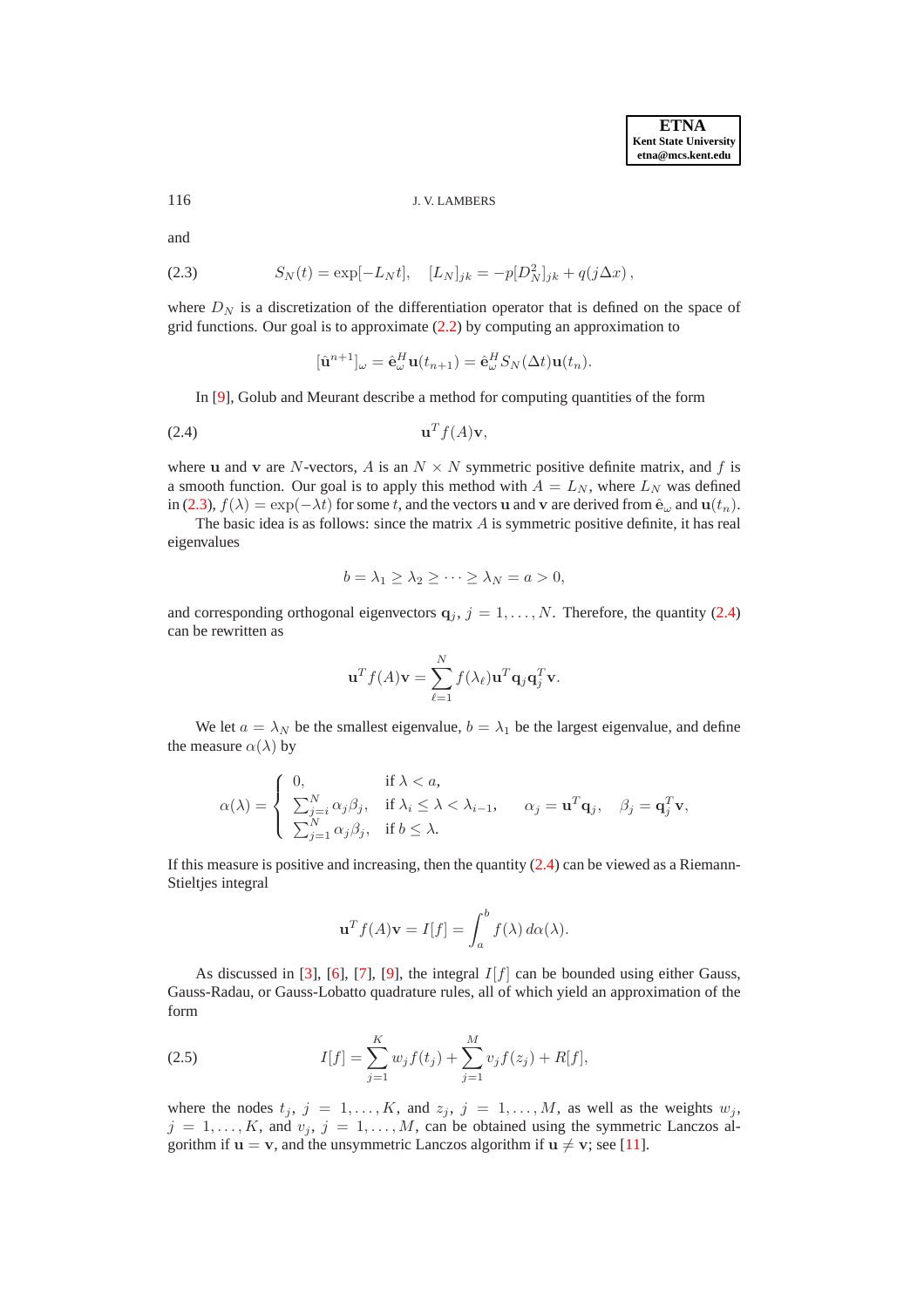In the case  $u \neq v$ , there is the possibility that the weights may not be positive, which destabilizes the quadrature rule; see [\[2\]](#page-21-9) for details. Therefore, it is best to handle this case by rewriting [\(2.4\)](#page-2-1) using decompositions such as

<span id="page-3-0"></span>(2.6) 
$$
\mathbf{u}^T f(A)\mathbf{v} = \frac{1}{\delta}[\mathbf{u}^T f(A)(\mathbf{u} + \delta \mathbf{v}) - \mathbf{u}^T f(A)\mathbf{u}],
$$

where  $\delta$  is a small constant. Guidelines for choosing an appropriate value for  $\delta$  can be found in [\[19,](#page-21-1) Section 2.2].

Employing these quadrature rules yields the following basic process (for details see [\[18\]](#page-21-0), [\[19\]](#page-21-1)) for computing the Fourier coefficients of  $u(t_{n+1})$  from  $u(t_n)$ . It is assumed that when the Lanczos algorithm (symmetric or unsymmetric) is employed,  $M + K$  iterations are performed to obtain the  $M + K$  quadrature nodes and weights.

**for**  $\omega = -N/2 + 1, \ldots, N/2$ Choose a scaling constant  $\delta_{\omega}$ Compute  $u_1 \approx \hat{\mathbf{e}}_{\omega}^H S_N(\Delta t) \hat{\mathbf{e}}_{\omega}$ using the symmetric Lanczos algorithm Compute  $u_2 \approx \hat{\mathbf{e}}_{\omega}^H S_N(\Delta t)(\hat{\mathbf{e}}_{\omega} + \delta_{\omega} \mathbf{u}^n)$ using the unsymmetric Lanczos algorithm  $[\hat{\mathbf{u}}^{n+1}]_{\omega} = (u_2 - u_1)/\delta_{\omega}$ 

**end**

It should be noted that the constant  $\delta_{\omega}$  plays the role of  $\delta$  in the decomposition [\(2.6\)](#page-3-0), and the subscript  $\omega$  is used to indicate that a different value may be used for each wave number  $\omega = -N/2 + 1, \ldots, N/2$ . Also, in the presentation of this algorithm in [\[19\]](#page-21-1), a polar decomposition is used instead of  $(2.6)$ , and is applied to sines and cosines instead of complex exponential functions.

This algorithm has high-order temporal accuracy, as indicated by the following theorem. Let  $BL_N([0, 2\pi]) =$  span $\{e^{-i\omega x}\}_{\omega = -N/2+1}^{N/2}$  denote a space of bandlimited functions with at most N nonzero Fourier components.

**Theorem 2.1.** *Let* L *be a self-adjoint* m*-th order positive definite differential operator on*  $C_p([0, 2\pi])$  *with coefficients in*  $BL_N([0, 2\pi])$ *. Let*  $f \in BL_N([0, 2\pi])$ *, and let*  $M = 0$ *. Then the preceding algorithm, applied to the problem [\(1.1\)](#page-0-0), [\(1.2\)](#page-0-1), [\(1.3\)](#page-0-2), is consistent; i.e.*

$$
[\hat{\mathbf{u}}^1]_{\omega} - \hat{u}(\omega, \Delta t) = O(\Delta t^{2K}),
$$

*for*  $\omega = -N/2 + 1, \ldots, N/2$ .

*Proof*. See [\[19,](#page-21-1) Lemma 2.1, Theorem 2.4].  $\Box$ 

Using results in [\[9\]](#page-21-2) regarding the error term  $R[f]$  in [\(2.5\)](#page-2-2), it can be shown that if M prescribed nodes are used in addition to the K free nodes, then the local truncation error is  $O(\Delta t^{2K+M})$ . As shown in [\[19\]](#page-21-1), significantly greater accuracy can be achieved for some problems by using a Gauss-Radau rule with one prescribed node that approximates the smallest eigenvalue of L. Also, it should be noted that in [\[12\]](#page-21-4), a variation of Krylov subspace spectral methods is applied to variable-coefficient second-order wave equations, achieving  $O(\Delta t^{4K+2M})$  accuracy.

For convenience, we denote by  $KSS(K)$  a KSS method, applied to the problem [\(1.1\)](#page-0-0), that uses a K-node Gaussian rule for each Fourier component. If a  $(K + 1)$ -node Gauss-Radau rule is used instead, with  $K$  free nodes and one prescribed node approximating the smallest eigenvalue of  $L$ , then the resulting KSS method is denoted by KSS-R $(K)$ . Finally, KSS- $W(K)$  and KSS-WR(K) refer to KSS methods applied to the second-order wave equation, using a K-node Gaussian rule and a  $(K + 1)$ -node Gauss-Radau rule, respectively.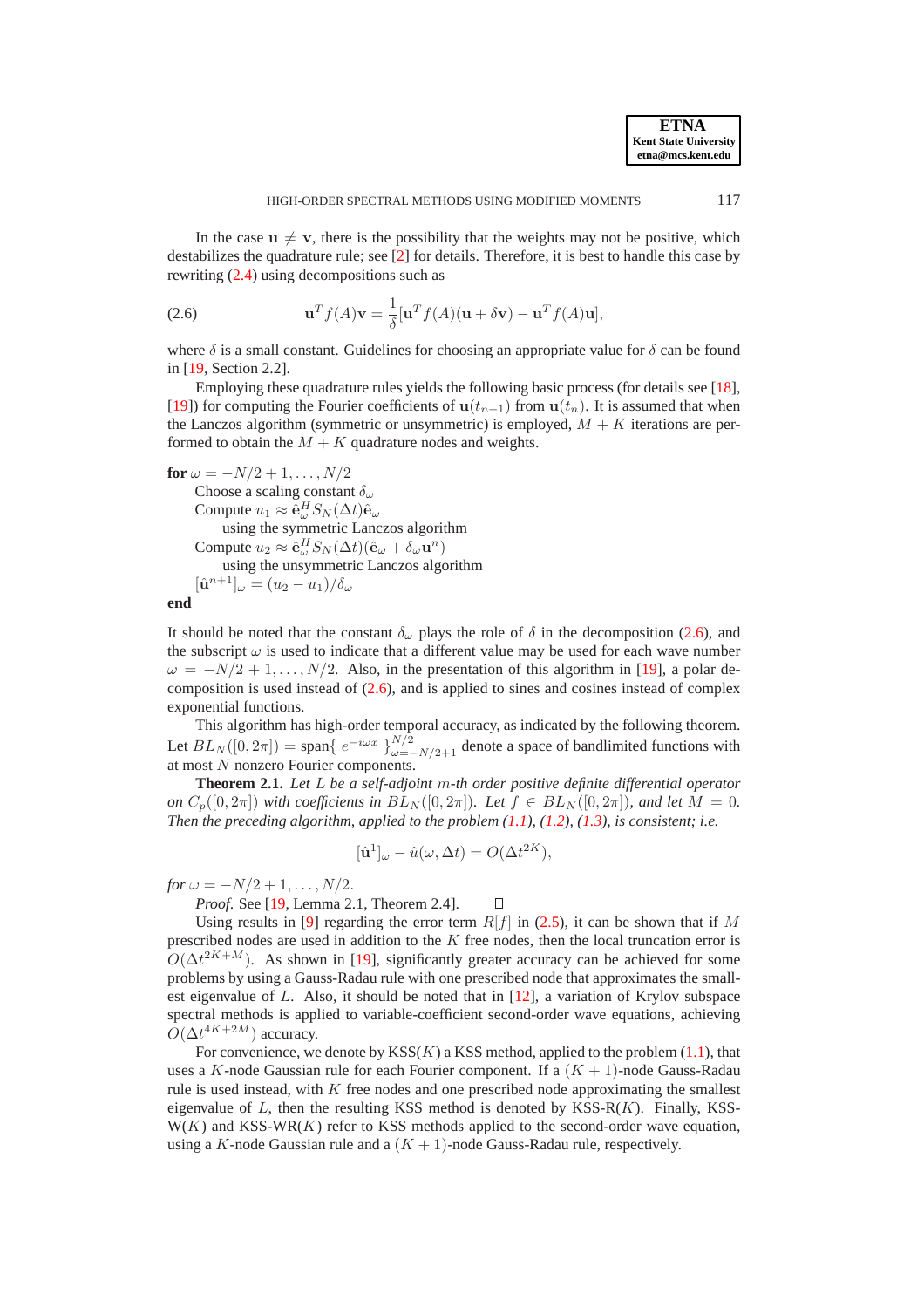### 118 J. V. LAMBERS

The preceding result can be compared to the accuracy achieved by an algorithm described by Hochbruck and Lubich in [\[15\]](#page-21-3) for computing  $e^{A\Delta t}$  v for a given matrix A and vector v using the unsymmetric Lanczos algorithm. As discussed in [\[15\]](#page-21-3), this algorithm can be used to compute the solution of some ODEs without time-stepping, but this becomes less practical for ODEs arising from a semi-discretization of problems such as  $(1.1)$ ,  $(1.2)$ ,  $(1.3)$ , due to their stiffness. In this situation, it is necessary to either use a high-dimensional Krylov subspace, in which case reorthogonalization is required, or one can resort to time-stepping, in which case the local temporal error is only  $O(\Delta t^K)$ , assuming a K-dimensional Krylov subspace. Regardless of which remedy is used, the computational effort needed to compute the solution at a fixed time T increases substantially.

The difference between Krylov subspace spectral methods and the approach described in [\[15\]](#page-21-3) is that in the former, a different K-dimensional Krylov subspace is used for each Fourier component, instead of the same subspace for all components as in the latter. As can be seen from numerical results comparing the two approaches in [\[19\]](#page-21-1), using the same subspace for all components causes a loss of accuracy as the number of grid points increases, whereas Krylov subspace spectral methods do not suffer from this phenomenon.

In [\[19\]](#page-21-1), the benefit of using component-specific Krylov subspace approximations was illustrated. A problem of the form  $(1.1)$ ,  $(1.2)$ ,  $(1.3)$  was solved using the following methods:

- A two-stage, third-order scheme described by Hochbruck and Lubich in [\[15\]](#page-21-3) for solving systems of the form  $y' = Ay + b$ , where, in this case,  $b = 0$  and A is an  $N \times N$  matrix that discretizes the operator  $L_3$ . The scheme involves multiplication of vectors by  $\varphi(\gamma hA)$ , where  $\gamma$  is a parameter (chosen to be  $\frac{1}{2}$ ), h is the step size, and  $\varphi(z) = (e^z - 1)/z$ . The computation of  $\varphi(\gamma h A)$ v, for a given vector v, is accomplished by applying the Lanczos iteration to  $A$  with initial vector  $\bf{v}$  to obtain an approximation to  $\varphi(\gamma h A)$ v that belongs to the m-dimensional Krylov subspace  $\mathcal{K}(A, \mathbf{v}, m) = \text{span}\{\mathbf{v}, A\mathbf{v}, A^2\mathbf{v}, \dots, A^{m-1}\mathbf{v}\}.$
- KSS-R(2), with 2 nodes determined by Gaussian quadrature and one additional prescribed node. The prescribed node is obtained by estimating the smallest eigenvalue of L using the symmetric Lanczos algorithm.

We chose  $m = 2$  in the first method, so that both algorithms performed the same number of matrix-vector multiplications during each time step. As  $N$  increased, there was virtually no impact on the accuracy of KSS-R(2). On the other hand, this increase, which resulted in a stiffer system, reduced the time step at which the method from [\[15\]](#page-21-3) began to show reasonable accuracy.

A result like this suggests that KSS methods are relatively insensitive to the spatial and temporal mesh sizes, in comparison to other explicit methods. It is natural to consider whether they may be unconditionally stable, and if so, under what conditions. The following sections provide an answer to this question.

<span id="page-4-0"></span>**3. Reformulation.** From the algorithm given in the preceding section, we see that each Fourier component  $[\hat{\mathbf{u}}^{n+1}]_{\omega}$  approximates the derivative

$$
\frac{d}{d\delta_{\omega}}\left[\hat{\mathbf{e}}_{\omega}^H(\hat{\mathbf{e}}_{\omega}+\delta_{\omega}\mathbf{u}^n)\mathbf{e}_1^T\exp[-T_{\omega}(\delta_{\omega})\Delta t]\mathbf{e}_1\right]\bigg|_{\delta_{\omega}=0},\,
$$

where  $T_{\omega}(\delta_{\omega})$  is the tridiagonal matrix output by the unsymmetric Lanczos algorithm applied to the matrix  $L_N$  with starting vectors  $\hat{\mathbf{e}}_\omega$  and  $(\hat{\mathbf{e}}_\omega + \delta_\omega \mathbf{u}^n)$  (which reduces to the symmetric Lanczos algorithm for  $\delta_{\omega} = 0$ ). In this section, we will compute these derivatives analytically. In the following sections, we will use these derivatives to examine the question of stability of Krylov subspace spectral methods.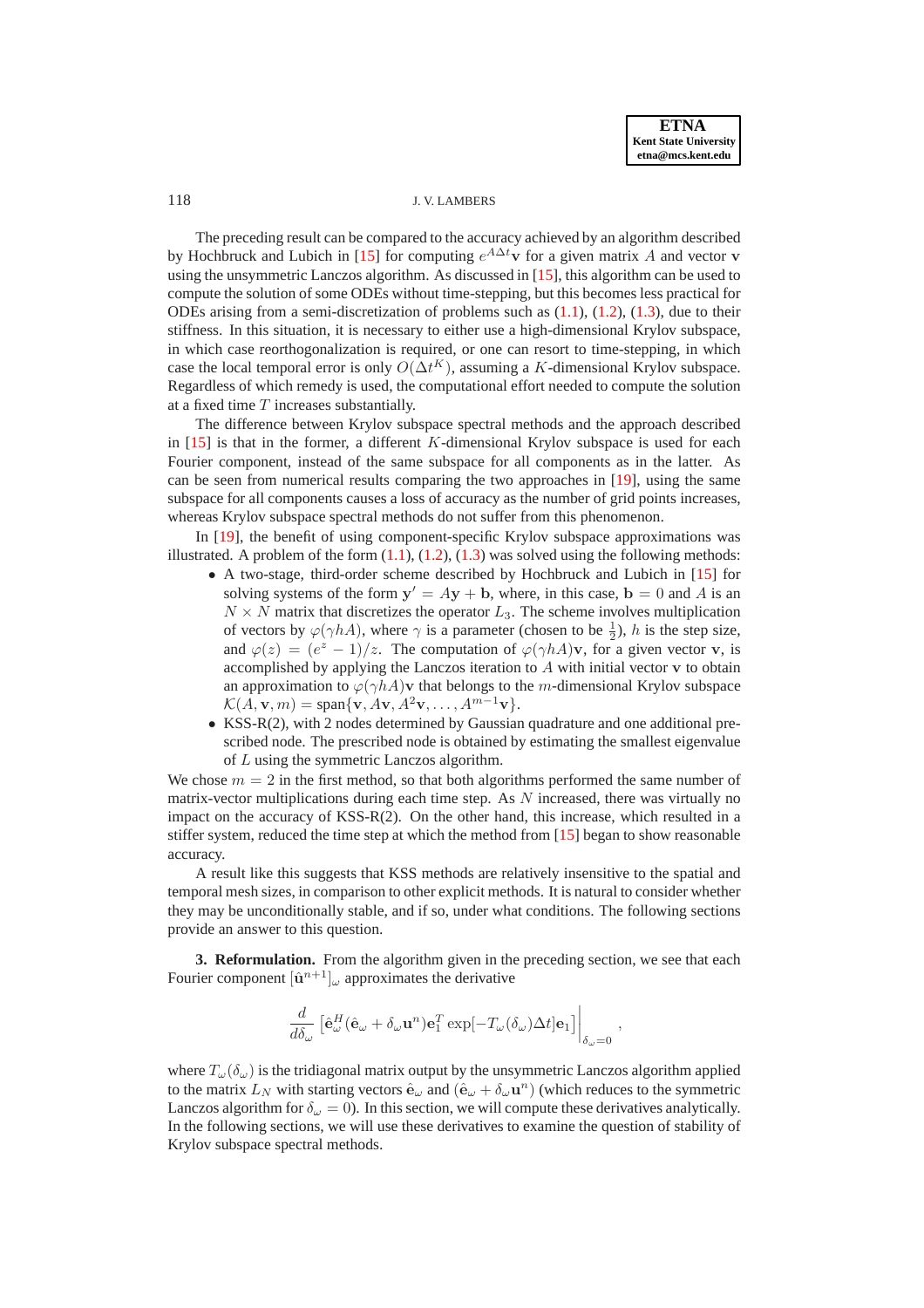<span id="page-5-1"></span>**3.1. Derivatives of the nodes and weights.** For a given  $\delta_{\omega}$ , let  $\lambda_{\omega,i}$ ,  $j = 1, \ldots, K$ , be the nodes of the K-point Gaussian rule obtained by applying the unsymmetric Lanczos algorithm to  $L_N$  with starting vectors  $\hat{\mathbf{e}}_{\omega}$  and  $(\hat{\mathbf{e}}_{\omega} + \delta_{\omega} \mathbf{u}^n)$ . Let  $w_{\omega,j}$ ,  $j = 1, \ldots, K$ , be the corresponding weights. Then, letting  $\delta_{\omega} \to 0$ , we obtain the following, assuming all required derivatives exist:

<span id="page-5-2"></span>(3.1)  
\n
$$
\begin{aligned}\n[\hat{\mathbf{u}}^{n+1}]_{\omega} &= \hat{\mathbf{e}}_{\omega}^{H} \mathbf{u}^{n+1} \\
&= \frac{d}{d\delta_{\omega}} \left[ \hat{\mathbf{e}}_{\omega}^{H} (\hat{\mathbf{e}}_{\omega} + \delta_{\omega} \mathbf{u}^{n}) \mathbf{e}_{1}^{T} \exp[-T_{\omega} (\delta_{\omega}) \Delta t] \mathbf{e}_{1} \right] \Big|_{\delta_{\omega} = 0} \\
&= \frac{d}{d\delta_{\omega}} \left[ \hat{\mathbf{e}}_{\omega}^{H} (\hat{\mathbf{e}}_{\omega} + \delta_{\omega} \mathbf{u}^{n}) \sum_{j=1}^{K} w_{j} e^{-\lambda_{j} \Delta t} \right] \Big|_{\delta_{\omega} = 0} \\
&= \hat{\mathbf{e}}_{\omega}^{H} \mathbf{u}^{n} \sum_{j=1}^{K} w_{j} e^{-\lambda_{j} \Delta t} + \sum_{j=1}^{K} w_{j}^{\prime} e^{-\lambda_{j} \Delta t} - \Delta t \sum_{j=1}^{K} w_{j} \lambda_{j}^{\prime} e^{-\lambda_{j} \Delta t},\n\end{aligned}
$$

where the ' denotes differentiation with respect to  $\delta_{\omega}$ , and evaluation of the derivative at  $\delta_{\omega} = 0$ . Equivalently, these derivatives are equal to the length of  $\mathbf{u}^{n}$  times the directional derivatives of the nodes and weights, as functions defined on  $\mathbb{R}^N$ , in the direction of  $\mathbf{u}^n$ , and evaluated at the origin.

It should be noted that in the above expression for  $[\hat{u}^{n+1}]$ , the nodes and weights depend on the wave number  $\omega$ , but for convenience, whenever a fixed Fourier component is being discussed, the dependence of the nodes and weights on  $\omega$  is not explicitly indicated.

From the Lanczos algorithm,  $T_{\omega}(\delta_{\omega})$  has the structure

$$
T_{\omega}(\delta_{\omega}) = \begin{bmatrix} \alpha_1 & \beta_1 & & & \\ \beta_1 & \alpha_2 & \beta_2 & & \\ & \ddots & \ddots & \ddots & \\ & & \beta_{K-2} & \alpha_{K-1} & \beta_{K-1} \\ & & & \beta_{K-1} & \alpha_K \end{bmatrix},
$$

where all entries are functions of  $\delta_{\omega}$ . Because the nodes and weights are obtained from the eigenvalues and eigenvectors of this matrix, it is desirable to use these relationships to develop efficient algorithms for computing the derivatives of the nodes and weights in terms of those of the recursion coefficients. We will first describe such algorithms, and then we will explain how the derivatives of the recursion coefficients can be computed.

The nodes are the eigenvalues of  $T_{\omega}(\delta_{\omega})$ . Because  $T_{\omega}(0)$  is Hermitian, it follows that there exists a unitary matrix  $Q^0_\omega$  such that

$$
T_{\omega}(0) = Q_{\omega}^{0} \Lambda_{\omega}(0) [Q_{\omega}^{0}]^{H}.
$$

The eigenvalues of  $T_{\omega}(0)$  are distinct; see [\[11\]](#page-21-8). Because the eigenvalues are continuous functions of the entries of the matrix, they continue to be distinct for  $\delta_{\omega}$  sufficiently small, and therefore  $T_{\omega}(\delta)$  remains diagonalizable. It follows that we can write

<span id="page-5-0"></span>(3.2) 
$$
T_{\omega}(\delta_{\omega}) = Q_{\omega}(\delta_{\omega})\Lambda_{\omega}(\delta_{\omega})Q_{\omega}(\delta_{\omega})^{-1},
$$

where  $Q_{\omega}(0) = Q_{\omega}^0$ . Differentiating [\(3.2\)](#page-5-0) with respect to  $\delta_{\omega}$  and evaluating at  $\delta_{\omega} = 0$  yields

diag
$$
(\Lambda'_{\omega}(0))
$$
 = diag  $(Q_{\omega}(0)^H T'_{\omega}(0) Q_{\omega}(0))$ ,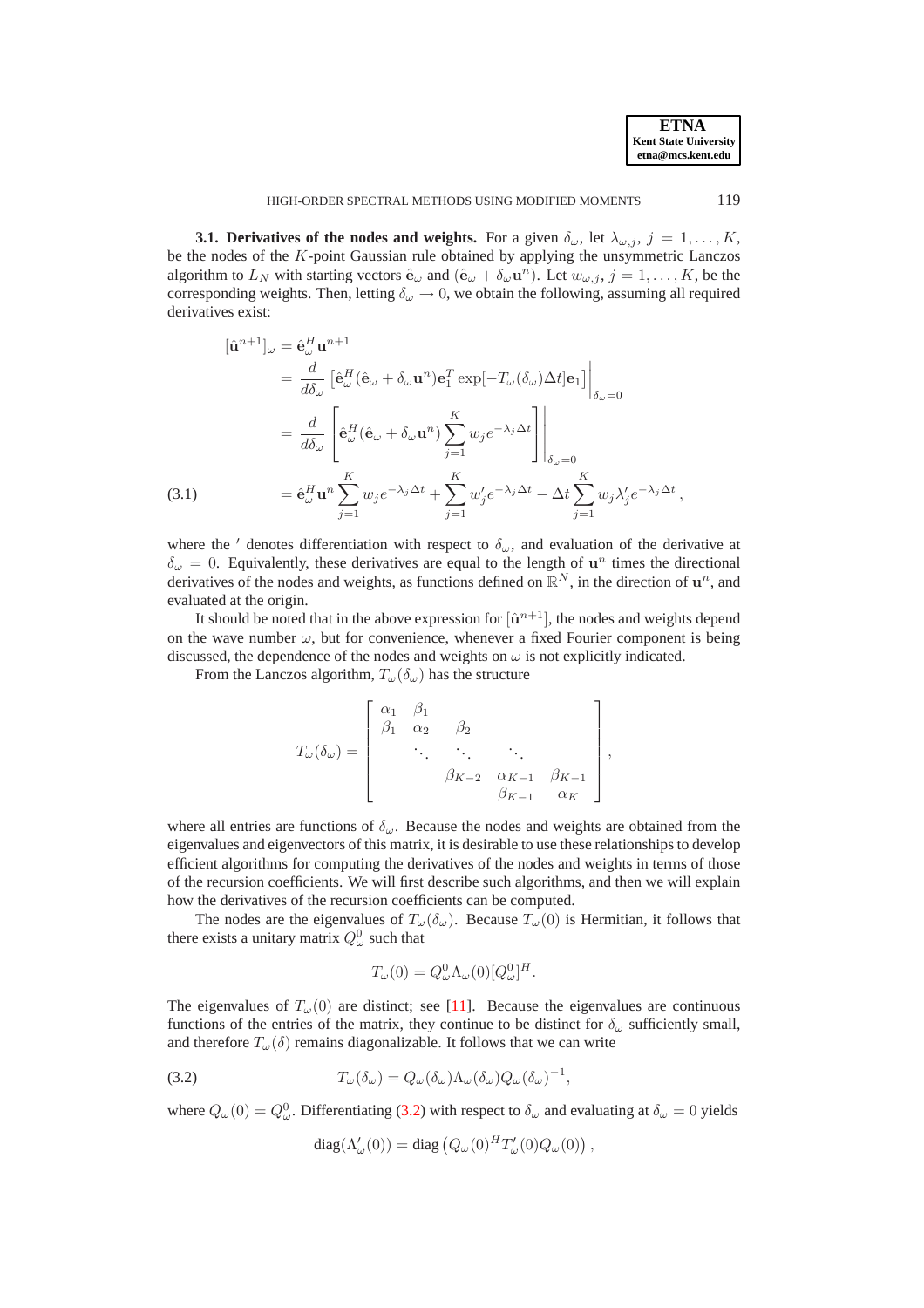### 120 J. V. LAMBERS

since all other terms that arise from application of the product rule vanish on the diagonal. Therefore, for each  $\omega$ , the derivatives of the nodes  $\lambda_1, \dots, \lambda_K$  are easily obtained by applying a similarity transformation to the matrix of the derivatives of the recursion coefficients,  $T'_{\omega}(0)$ , where the transformation involves a matrix,  $Q_{\omega}(0)$ , that must be computed anyway to obtain the weights.

To compute the derivatives of the weights, we consider the equation

$$
(T_{\omega}(\delta_{\omega}) - \lambda_j I)\mathbf{w}_j(\delta_{\omega}) = \mathbf{0}, \quad j = 1, \dots, K,
$$

where  $\mathbf{w}_i(\delta_\omega)$  is an eigenvector of  $T_\omega(\delta_\omega)$  with eigenvalue  $\lambda_i$ , normalized to have unit 2norm. First, we differentiate this equation with respect to  $\delta_{\omega}$  and evaluate at  $\delta_{\omega} = 0$ . Then, we delete the last equation and eliminate the last component of  $w_j(0)$  and  $w'_j(0)$  using the fact that  $w_i(0)$  must have unit 2-norm. The result is a  $(K-1) \times (K-1)$  system where the matrix is the sum of a tridiagonal matrix and a rank-one update. This matrix is independent of the solution  $\mathbf{u}^n$ , while the right-hand side is not. After solving this simple system, as well as a similar one for the left eigenvector corresponding to  $\lambda_i$ , we can obtain the derivative of the weight  $w_j$  from the first components of the two solutions. It should be noted that although  $T_{\omega}(0)$  is Hermitian,  $T_{\omega}(\delta_{\omega})$  is, in general, complex symmetric, which is why the system corresponding to the left eigenvector is necessary.

**3.2. Derivatives of the recursion coefficients.** Let A be a symmetric positive definite  $n \times n$  matrix and let  $r_0$  be an *n*-vector. Suppose that we have already carried out the symmetric Lanczos iteration to obtain orthogonal vectors  $r_0, \ldots, r_K$  and the Jacobi matrix

<span id="page-6-0"></span>(3.3) 
$$
T_{K} = \begin{bmatrix} \alpha_{1} & \beta_{1} & & & \\ \beta_{1} & \alpha_{2} & \beta_{2} & & \\ & \ddots & \ddots & \ddots & \\ & & \beta_{K-2} & \alpha_{K-1} & \beta_{K-1} \\ & & & \beta_{K-1} & \alpha_{K} \end{bmatrix}.
$$

Now, we wish to compute the entries of the modified matrix

<span id="page-6-1"></span>(3.4) 
$$
\hat{T}_{K} = \begin{bmatrix} \hat{\alpha}_{1} & \hat{\beta}_{1} & & & \\ \hat{\beta}_{1} & \hat{\alpha}_{2} & \hat{\beta}_{2} & & \\ & \ddots & \ddots & \ddots & \\ & & \hat{\beta}_{K-2} & \hat{\alpha}_{K-1} & \hat{\beta}_{K-1} \\ & & & \hat{\beta}_{K-1} & \hat{\alpha}_{K} \end{bmatrix}
$$

that results from applying the unsymmetric Lanczos iteration with the same matrix A and the initial vectors  $r_0$  and  $r_0 + f$ , where f is a given perturbation. The following iteration, introduced in [\[20\]](#page-21-10) and based on algorithms from [\[5\]](#page-21-11), [\[8\]](#page-21-12), and [\[22\]](#page-21-13), produces these values.

<span id="page-6-2"></span>**Algorithm 3.1.** Given the Jacobi matrix  $(3.3)$ , the first  $K + 1$  unnormalized Lanczos vectors  ${\bf r}_0, \ldots, {\bf r}_K$ , and a vector f, the following algorithm generates the modified tridiagonal matrix [\(3.4\)](#page-6-1) that is produced by the unsymmetric Lanczos iteration with left initial vector  $\mathbf{r}_0$ and right initial vector  $r_0 + f$ .

$$
\beta_{-1} = 0, \quad \mathbf{q}_{-1} = 0, \quad \mathbf{q}_0 = \mathbf{f}, \quad \hat{\beta}_0^2 = \beta_0^2 + \mathbf{r}_0^H \mathbf{q}_0, s_0 = \frac{\beta_0}{\hat{\beta}_0^2}, \quad t_0 = \frac{\beta_0^2}{\hat{\beta}_0^2}, \quad d_0 = 0
$$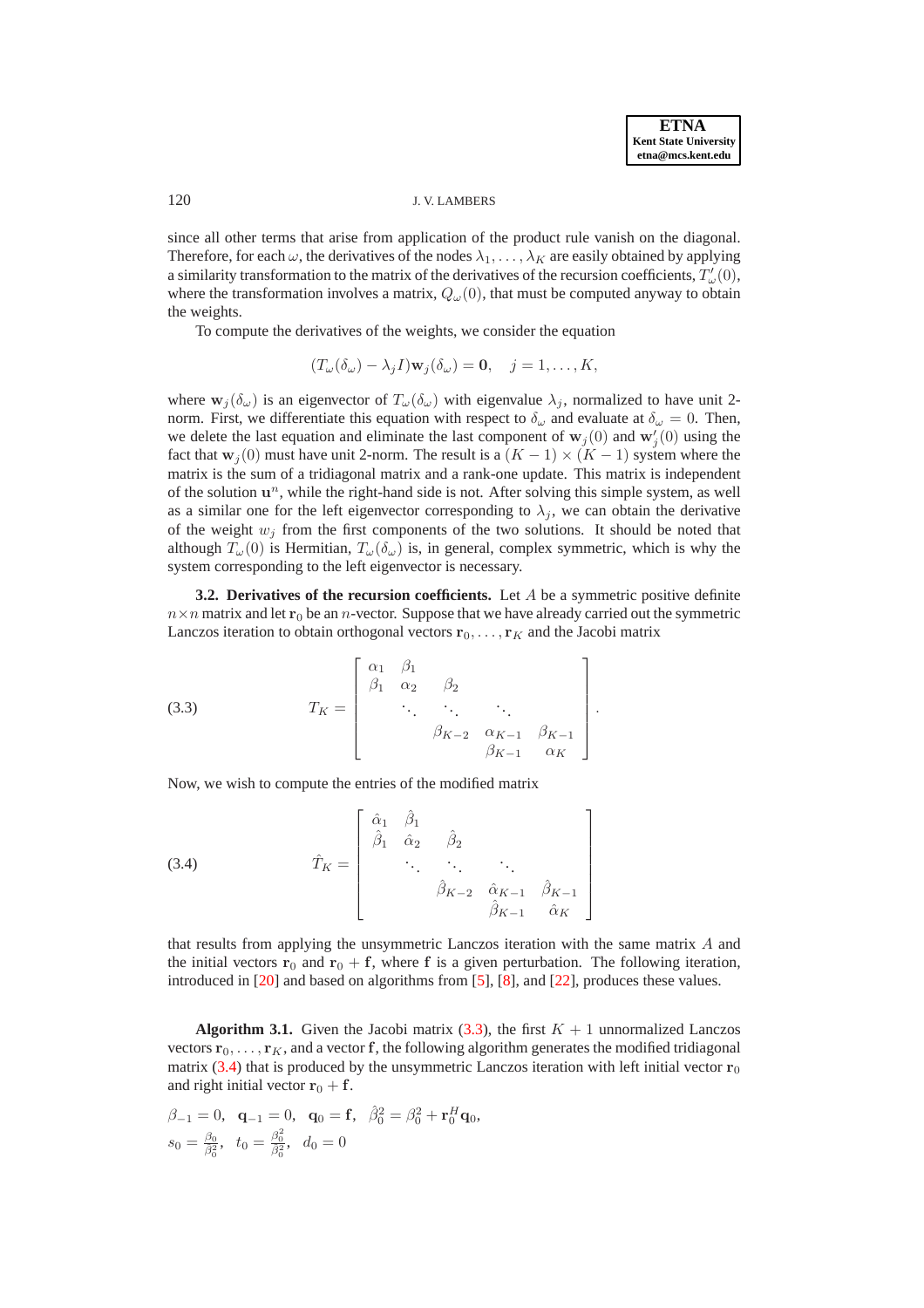$$
\begin{aligned}\n\text{for } j &= 1, \dots, K \\
\hat{\alpha}_j &= \alpha_j + s_{j-1} \mathbf{r}_j^H \mathbf{q}_{j-1} + d_{j-1} \beta_{j-2} t_{j-1}^{-1/2} \\
\text{if } j < K \text{ then} \\
d_j &= (d_{j-1} \beta_{j-2} + (\alpha_j - \hat{\alpha}_j) t_{j-1}^{1/2}) / \hat{\beta}_{j-1} \\
\mathbf{q}_j &= (A - \hat{\alpha}_j I) \mathbf{q}_{j-1} - \hat{\beta}_{j-1}^2 \mathbf{q}_{j-2} \\
\hat{\beta}_j^2 &= t_{j-1} \beta_j^2 + s_{j-1} \mathbf{r}_j^H \mathbf{q}_j \\
s_j &= \frac{\beta_j}{\hat{\beta}_j^2} s_{j-1} \\
t_j &= \frac{\beta_j^2}{\hat{\beta}_j^2} t_{j-1}\n\end{aligned}
$$

**end**

The correctness of this algorithm is proved in [\[20\]](#page-21-10), where it was used to efficiently obtain the recursion coefficients needed to approximate  $\hat{\mathbf{e}}_{\omega}^H S_N(\Delta t)(\hat{\mathbf{e}}_{\omega} + \delta_{\omega} \mathbf{u}^n)$  from those used to approximate  $\hat{\mathbf{e}}_{\omega}^H S_N(\Delta t)\hat{\mathbf{e}}_{\omega}$ . In [\[20\]](#page-21-10), it was shown that with an efficient implementation of this algorithm in MATLAB, KSS methods are a viable option for solving parabolic problems when compared to MATLAB's built-in ODE solvers, even though the former are explicit and the latter are implicit.

Here, we use this algorithm for a different purpose. From the expressions for the entries of  $T_K$ , the derivatives of the recursion coefficients  $\alpha_j$ ,  $j = 1, \ldots, K$ , and  $\beta_j$ ,  $j =$ 1, ..., K – 1, can be obtained by setting  $\mathbf{r}_0 = \hat{\mathbf{e}}_{\omega}$  and  $\mathbf{f} = \delta_{\omega} \mathbf{u}^n$ . By differentiating the recurrence relations in Algorithm [3.1](#page-6-2) with respect to  $\delta_{\omega}$  and evaluating at  $\delta_{\omega} = 0$ , we obtain the following new algorithm.

<span id="page-7-0"></span>**Algorithm 3.2.** Let  $T_K(\delta)$  be the tridiagonal matrix produced by the unsymmetric Lanczos iteration with left initial vector  $r_0$  and right initial vector  $r_0 + \delta f$ . Let  $r_0, \ldots, r_K$  be the  $K + 1$  unnormalized Lanczos vectors associated with  $T_K(0)$ . Given  $T_K$ , as defined in [\(3.3\)](#page-6-0), whose entries are those of  $T_K(\delta)$  evaluated at  $\delta = 0$ , the following algorithm generates the tridiagonal matrix  $T_K'$  whose entries are the derivatives of the entries of  $T_K(\delta)$  with respect to  $\delta$ , and evaluated at  $\delta = 0$ .

$$
\beta_{-1} = 0, \quad \mathbf{q}_{-1} = 0, \quad \mathbf{q}_{0} = \mathbf{f}, \quad [\beta_{0}^{2}]' = \mathbf{r}_{0}^{H} \mathbf{q}_{0}
$$
\n
$$
s_{0} = \frac{1}{\beta_{0}}, \quad s_{0}' = -\frac{[\beta_{0}^{2}]'}{\beta_{0}^{3}}, \quad t_{0}' = -\frac{[\beta_{0}^{2}]'}{\beta_{0}^{2}}, \quad d_{0}' = 0
$$
\n**for**  $j = 1, ..., K$   
\n
$$
\alpha_{j}' = s_{j-1} \mathbf{r}_{j}^{H} \mathbf{q}_{j-1} + d_{j-1}' \beta_{j-2}
$$
\n**if**  $j < K$  **then**  
\n
$$
d_{j}' = (d_{j-1}' \beta_{j-2} - \alpha_{j}')/\beta_{j-1}
$$
\n
$$
\mathbf{q}_{j} = (A - \alpha_{j} I) \mathbf{q}_{j-1} - \beta_{j-1}^{2} \mathbf{q}_{j-2}
$$
\n
$$
[\beta_{j}^{2}]' = t_{j-1}' \beta_{j}^{2} + s_{j-1} \mathbf{r}_{j}^{H} \mathbf{q}_{j}
$$
\n
$$
s_{j} = s_{j-1}/\beta_{j}
$$
\n
$$
s_{j}' = s_{j-1}'/\beta_{j} - \frac{[\beta_{j}^{2}]'}{\beta_{j}^{3}} s_{j-1}
$$
\n
$$
t_{j}' = t_{j-1}' - \frac{[\beta_{j}^{2}]'}{\beta_{j}^{2}}
$$
\n**end**

Note that this iteration requires about the same computational effort as Algorithm [3.1.](#page-6-2)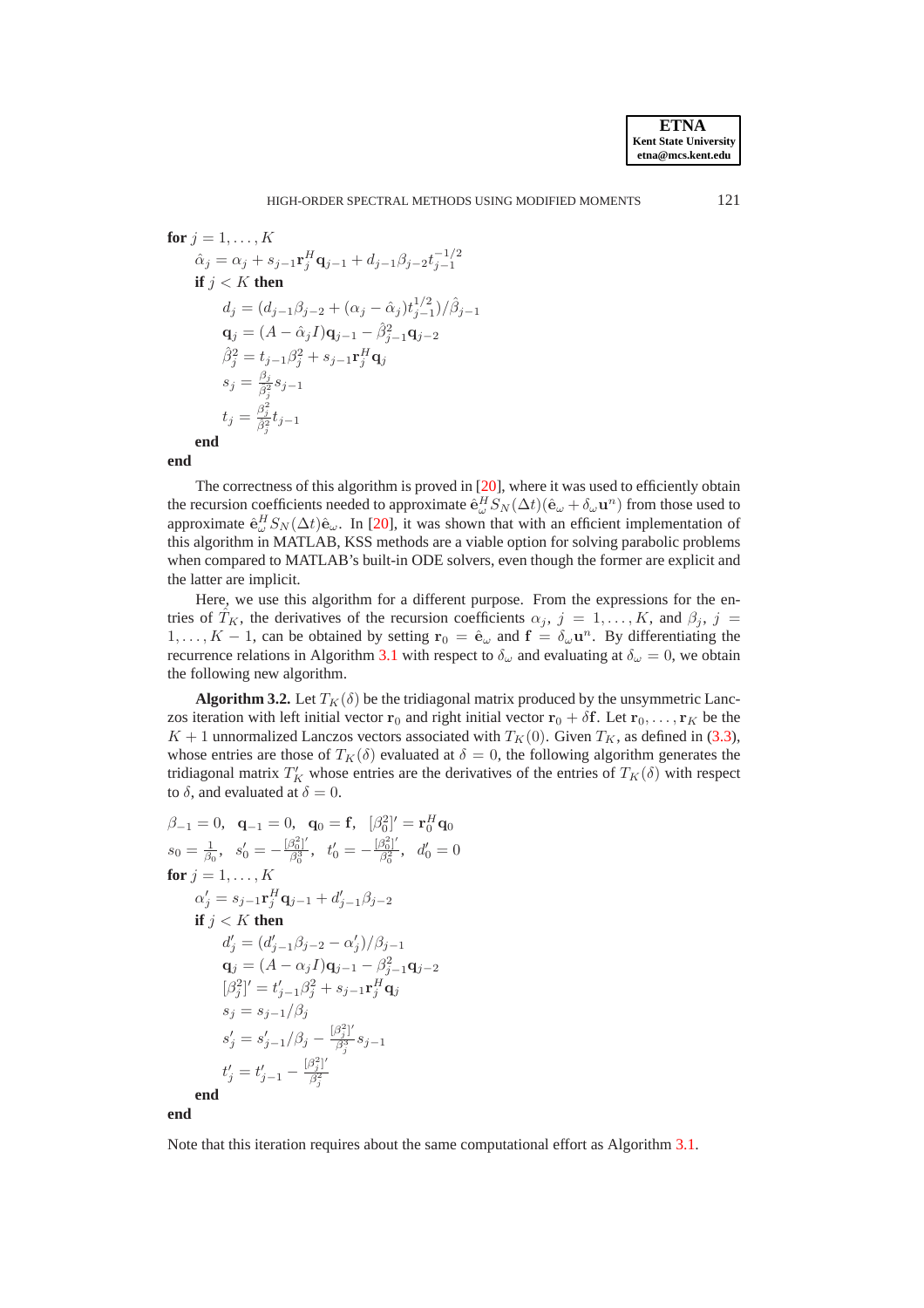### 122 J. V. LAMBERS

**3.3. Summary.** The new formulation of KSS methods consists of the following process for computing each Fourier component  $[\hat{\mathbf{u}}^{n+1}]_{\omega}$  from  $\mathbf{u}^{n}$ .

- 1. Compute the recursion coefficients, nodes and weights that were used to compute  $u_1 \approx \hat{\mathbf{e}}_{\omega}^H S_N(\Delta t) \hat{\mathbf{e}}_{\omega}$  in the original formulation.
- 2. Compute the derivatives of the recursion coefficients used to obtain  $u_1$ , using Algo-rithm [3.2](#page-7-0) with  $\mathbf{r}_0 = \hat{\mathbf{e}}_{\omega}$  and  $\mathbf{f} = \mathbf{u}^n$ . Note that because the vectors  $\mathbf{r}_j$ ,  $j = 0, \dots, K$ , are only involved through inner products, they do not need to be stored explicitly. Instead, the required inner products can be computed simultaneously for all  $\omega$  using appropriate FFTs.
- 3. Compute the derivatives of the nodes and weights from those of the recursion coefficients, as described in section [3.1.](#page-5-1)
- 4. Compute  $[\hat{\mathbf{u}}^{n+1}]_{\omega}$  as in [\(3.1\)](#page-5-2).

<span id="page-8-0"></span>Because this algorithm only requires computing the eigenvalues and eigenvectors of one  $K \times K$  matrix, instead of two as in the original algorithm, both algorithms require a comparable amount of computational effort. However, unlike the original algorithm, the new one does not include a subtraction of nearly equal values for each Fourier component, and therefore exhibits greater numerical stability for small values of  $\delta_{\omega}$ .

**4. The one-node case.** When  $K = 1$ , we simply have  $T_{\omega}(\delta_{\omega}) = \alpha_1(\delta_{\omega})$ , where

$$
\alpha_1(\delta_\omega) = \hat{\mathbf{e}}_\omega^H L_N(\hat{\mathbf{e}}_\omega + \delta_\omega \mathbf{u}^n),
$$

which yields

$$
\alpha'_1(0) = \hat{\mathbf{e}}_{\omega}^H (L_N - \alpha_1 I) \mathbf{u}^n.
$$

From  $\lambda_1 = \alpha_1$  and  $w_1 = 1$ , we obtain

$$
[\hat{\mathbf{u}}^{n+1}]_{\omega} = e^{-\alpha_1 \Delta t} \hat{\mathbf{e}}_{\omega}^H [1 - \Delta t (L_N - \alpha_1 I)] \mathbf{u}^n.
$$

Because  $\alpha_1 = p\omega^2 + \overline{q}$  and  $L_N \hat{\mathbf{e}}_{\omega} = p\omega^2 \hat{\mathbf{e}}_{\omega} + \text{diag}(\mathbf{q})\hat{\mathbf{e}}_{\omega}$ , it follows that

$$
\mathbf{u}^{n+1} = e^{-C_N \Delta t} P_N[I - \Delta t \operatorname{diag}(\tilde{\mathbf{q}})] \mathbf{u}^n,
$$

where  $\tilde{q} = q - \overline{q}$  and  $L = C + V$  is a splitting of L such that C is the constant-coefficient operator obtained by averaging the coefficients of  $L$ , and the variation of the coefficients is captured by V. The operator  $P_N$  is the orthogonal projection onto  $BL_N([0, 2\pi])$ . This simple form of the approximate solution operator yields the following result. For convenience, we denote by  $\tilde{S}_N(\Delta t)$  the matrix such that  $\mathbf{u}^{n+1} = \tilde{S}_N(\Delta t) \mathbf{u}^n$ , for given N and  $\Delta t$ .

<span id="page-8-1"></span>**Theorem 4.1.** *Let*  $q(x)$  *in* [\(1.4\)](#page-0-3) *belong to*  $BL_M([0, 2\pi])$  *for a fixed integer* M. *Then, for the problem [\(1.1\)](#page-0-0), [\(1.2\)](#page-0-1), [\(1.3\)](#page-0-2), KSS(1) is unconditionally stable. That is, given*  $T > 0$ *, there exists a constant*  $C_T$ *, independent of* N *and*  $\Delta t$ *, such that* 

$$
\|\tilde{S}_N(\Delta t)^n\| \le C_T,
$$

*for*  $0 \leq n \Delta t \leq T$ .

*Proof.* The matrix  $C_N$  has the diagonalization

$$
C_N = F_N^{-1} \Lambda_N F_N,
$$

where  $F_N$  is the matrix of the N-point discrete Fourier transform, and

$$
\Lambda = \text{diag}(p\omega^2 + \overline{q}), \quad \omega = -N/2 + 1, \dots, N/2.
$$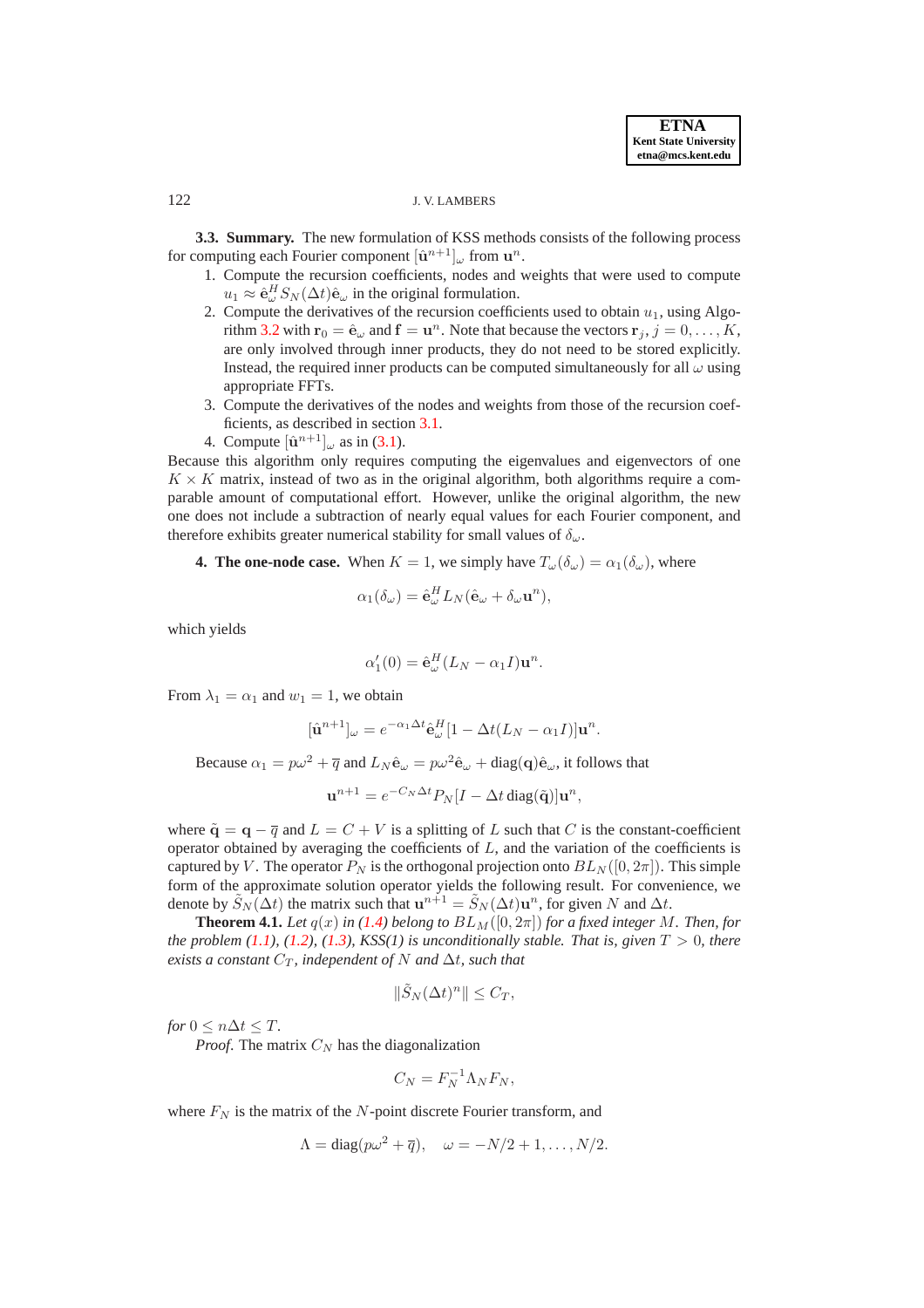It follows that  $||e^{-C_N \Delta t}||_2 = e^{-\overline{q}\Delta t}$ .

Because  $q(x)$  is bounded, it follows that

$$
||P_N[I - \Delta t \operatorname{diag}(\tilde{\mathbf{q}})||_2 \le 1 + \Delta t Q,
$$

where  $Q = \max_{0 \le x \le 2\pi} q(x)$ . We conclude that

$$
\|\tilde{S}_N(\Delta t)\|_2 \leq e^{(Q-\overline{q})\Delta t},
$$

 $\Box$ 

from which the result follows with  $C_T = e^{(Q - \overline{q})T}$ .

Now we can prove that the method converges. For convenience, we define the 2-norm of a function  $u(x, t)$  to be the vector 2-norm of the restriction of  $u(x, t)$  to the spatial grid:

$$
||u(\cdot,t)||_2 = \left(\sum_{j=0}^{N-1} |u(j\Delta x, t)|^2\right)^{1/2}.
$$

We also say that a method is convergent of order  $(m, n)$  if there exist constants  $C_t$  and  $C_x$ , independent of the time step  $\Delta t$  and grid spacing  $\Delta x = 2\pi/N$ , such that

$$
||u(\cdot,t) - \mathbf{u}(\cdot,t)||_2 \le C_t \Delta t^m + C_x \Delta x^n, \quad 0 \le t \le T.
$$

<span id="page-9-0"></span>**Theorem 4.2.** *Let*  $q(x)$  *in* [\(1.4\)](#page-0-3) *belong to*  $BL_M([0, 2\pi])$  *for some integer* M. *Then, for the problem*  $(1.1)$ *,*  $(1.2)$ *,*  $(1.3)$ *, KSS(1) is convergent of order*  $(1, p)$ *, where the exact solution*  $u(x, t)$  *belongs to*  $C^p([0, 2\pi])$  *for each* t *in*  $[0, T]$ *.* 

*Proof.* Let  $S(\Delta t)$  be the solution operator for the problem [\(1.1\)](#page-0-0), [\(1.2\)](#page-0-1), [\(1.3\)](#page-0-2). For any nonnegative integer  $n$  and fixed grid size  $N$ , we define

$$
E_n = N^{-1/2} ||S(\Delta t)^n f - \tilde{S}_N (\Delta t)^n f||_2.
$$

Then, there exist constants  $C_1$ ,  $C_2$  and C such that

$$
E_{n+1} = N^{-1/2} ||S(\Delta t)^{n+1} f - \tilde{S}_N(\Delta t)^{n+1} f||_2
$$
  
\n
$$
= N^{-1/2} ||S(\Delta t)S(\Delta t)^n f - \tilde{S}_N(\Delta t) \tilde{S}_N(\Delta t)^n f||_2
$$
  
\n
$$
= N^{-1/2} ||S(\Delta t)S(\Delta t)^n f - \tilde{S}_N(\Delta t)S(\Delta t)^n f + \tilde{S}_N(\Delta t)S(\Delta t)^n f||_2
$$
  
\n
$$
\leq N^{-1/2} ||S(\Delta t)S(\Delta t)^n f - \tilde{S}_N(\Delta t)S(\Delta t)^n f||_2
$$
  
\n
$$
\leq N^{-1/2} ||S(\Delta t)S(\Delta t)^n f - \tilde{S}_N(\Delta t)S(\Delta t)^n f||_2
$$
  
\n
$$
\leq N^{-1/2} ||S(\Delta t)S(\Delta t)^n f - \tilde{S}_N(\Delta t) \tilde{S}_N(\Delta t)^n f||_2
$$
  
\n
$$
\leq N^{-1/2} ||S(\Delta t)u(t_n) - \tilde{S}_N(\Delta t)u(t_n)||_2 + ||\tilde{S}_N(\Delta t)||_2 E_n
$$
  
\n
$$
\leq C_1 \Delta t^2 + C_2 \Delta t \Delta x^p + e^{C\Delta t} E_n,
$$

where the spatial error arises from the truncation of the Fourier series of the exact solution. It follows that

$$
E_n \le \frac{e^{CT} - 1}{e^{C\Delta t} - 1} (C_1 \Delta t^2 + C_2 \Delta t \Delta x^p) \le \tilde{C}_1 \Delta t + \tilde{C}_2 \Delta x^p,
$$

for constants  $\tilde{C}_1$  and  $\tilde{C}_2$  that depend only on  $T$ .  $\Box$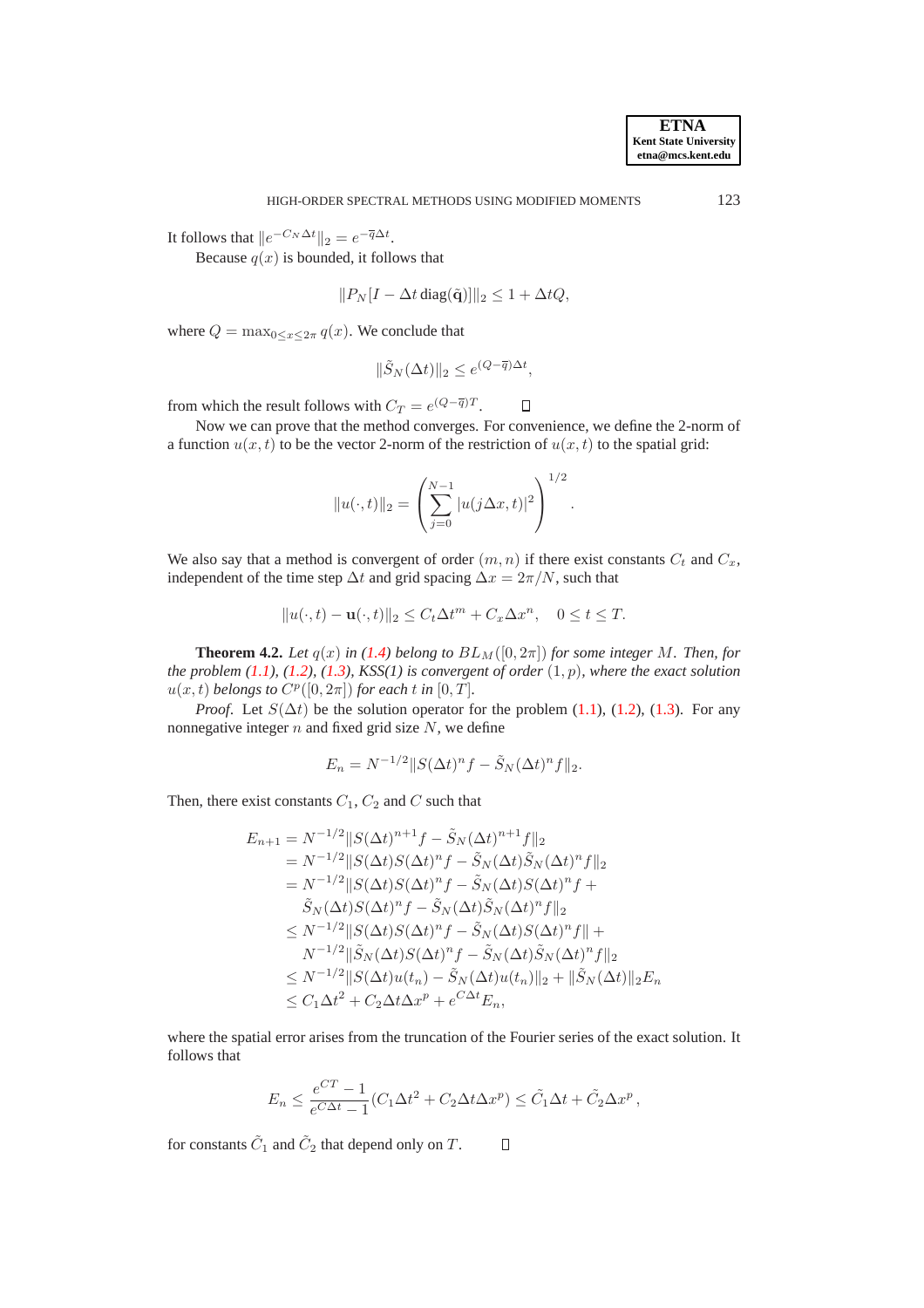.

## <span id="page-10-0"></span>124 J. V. LAMBERS

**5. The two-node case.** Using a 2-node Gaussian rule, the Fourier components of the approximate solution are given by

<span id="page-10-1"></span>
$$
[\hat{\mathbf{u}}^{n+1}]_{\omega} = \hat{\mathbf{e}}_{\omega}^{H} \mathbf{u}^{n} \left( w_{1} e^{-\lambda_{1} \Delta t} + (1 - w_{1}) e^{-\lambda_{2} \Delta t} \right) + w_{1}' \left( e^{-\lambda_{1} \Delta t} - e^{-\lambda_{2} \Delta t} \right) - \Delta t \left( w_{1} \lambda_{1}' e^{-\lambda_{1} \Delta t} + (1 - w_{1}) \lambda_{2}' e^{-\lambda_{2} \Delta t} \right).
$$
\n(5.1)

To obtain the derivatives of the nodes and weights, we use the following recursion coefficients and their derivatives. For convenience, when two column vectors are multiplied, it represents component-wise multiplication:

$$
\alpha_1 = p\omega^2 + \overline{q}
$$
\n
$$
\alpha'_1 = [\hat{\mathbf{e}}_{\omega}\tilde{\mathbf{q}}]^{H}\mathbf{u}^{n}
$$
\n
$$
\beta_1^2 = \tilde{\mathbf{q}}^{H}\tilde{\mathbf{q}}
$$
\n
$$
(\beta_1^2)' = [-p i\omega \hat{\mathbf{e}}_{\omega}\tilde{\mathbf{q}}' - p \hat{\mathbf{e}}_{\omega}\tilde{\mathbf{q}}'' + \tilde{\mathbf{q}} \hat{\mathbf{e}}_{\omega}\tilde{\mathbf{q}} - \beta_1^2 \hat{\mathbf{e}}_{\omega}]^{H}\mathbf{u}^{n}
$$
\n
$$
\alpha_2 = \alpha_1 + \{p[\mathbf{q}']^{H}\mathbf{q}' + [\tilde{\mathbf{q}}^2]^{H}[\tilde{\mathbf{q}}]\} / \beta_1^2
$$
\n
$$
\alpha'_2 = -2\alpha'_1 + [\tilde{\mathbf{q}}^3 \hat{\mathbf{e}}_{\omega} - 4\omega^2 p^2 \tilde{\mathbf{q}}'' \hat{\mathbf{e}}_{\omega} + 4i\omega p^2 \tilde{\mathbf{q}}''' \hat{\mathbf{e}}_{\omega} + p^2 \tilde{\mathbf{q}}'''' \hat{\mathbf{e}}_{\omega} + 4i\omega p \tilde{\mathbf{q}} \tilde{\mathbf{q}}' \hat{\mathbf{e}}_{\omega} + 3p \tilde{\mathbf{q}} \tilde{\mathbf{q}}'' \hat{\mathbf{e}}_{\omega} + 2p \mathbf{q}' \tilde{\mathbf{q}}' \hat{\mathbf{e}}_{\omega} - ( \{p[\mathbf{q}']^{H}\mathbf{q} + [\tilde{\mathbf{q}}^2]^{H}[\tilde{\mathbf{q}}] \} / \beta_1^2) [2pi \omega \tilde{\mathbf{q}}' \hat{\mathbf{e}}_{\omega} + p \tilde{\mathbf{q}}'' \hat{\mathbf{e}}_{\omega}] - (\alpha_2 - \alpha_1) \tilde{\mathbf{q}}^2 \hat{\mathbf{e}}_{\omega} - 2i\omega p \overline{q} \tilde{\mathbf{q}}' \hat{\mathbf{e}}_{\omega}]^{H}\mathbf{u}^{n}/\beta_1^2
$$

It follows that

$$
\lambda_{1,2} = \frac{\alpha_1 + \alpha_2}{2} \pm \frac{\sqrt{(\alpha_1 - \alpha_2)^2 + 4\beta_1^2}}{2},
$$
  
\n
$$
\lambda'_{1,2} = \frac{\alpha'_1 + \alpha'_2}{2} \pm \frac{(\alpha_1 - \alpha_2)(\alpha'_1 - \alpha'_2) + 2(\beta_1^2)'}{2\sqrt{(\alpha_1 - \alpha_2)^2 + 4\beta_1^2}},
$$
  
\n
$$
w_1 = \frac{\beta_1^2}{(\alpha_1 - \lambda_1)^2 + \beta_1^2},
$$
  
\n
$$
w'_1 = \frac{(\beta_1^2)'}{(\alpha_1 - \lambda_1)^2 + \beta_1^2} - \frac{\beta_1^2[2(\alpha_1 - \lambda_1)(\alpha'_1 - \lambda'_1) + (\beta_1^2)']}{[(\alpha_1 - \lambda_1)^2 + \beta_1^2]}
$$

It should be emphasized that these formulas are not meant to be used to compute the derivatives of the recursion coefficients, nodes, and weights that are used in the new formulation of KSS methods introduced in section [3;](#page-4-0) the algorithms presented in that section are more practical for this purpose. However, the above formulas are still useful for analytical purposes. A key observation is that the derivatives of the nodes and weights, taken collectively for all  $\omega$ , define second-order differential operators. This leads to the following result.

<span id="page-10-2"></span>**Lemma 5.1.** *Let* C *be a constant-coefficient, self-adjoint, positive definite second-order differential operator, and let* V *be a second-order variable-coefficient differential operator with coefficients in*  $BL_M([0, 2\pi])$  *for some integer* M. Let  $C_N$  *and*  $V_N$  *be their spectral discretizations on an* N*-point uniform grid. Then there exists a constant* B*, independent of* N *and* ∆t*, such that*

$$
\left\|\Delta t e^{-C_N\Delta t}V_N\right\|_{\infty}\leq B.
$$

*Proof.* For fixed N and  $\Delta t$ , let  $A_N(\Delta t) = \Delta t e^{-C_N \Delta t} V_N$ . Then, the row of  $A_N(\Delta t)$ corresponding to the wave number  $\omega$  includes the elements

$$
\Delta t e^{-C(\omega+\xi)\Delta t} \sum_{j=0}^{2} \hat{v}_j(\xi)(\omega+\xi)^j, \quad \xi = -M/2+1,\ldots,M/2,
$$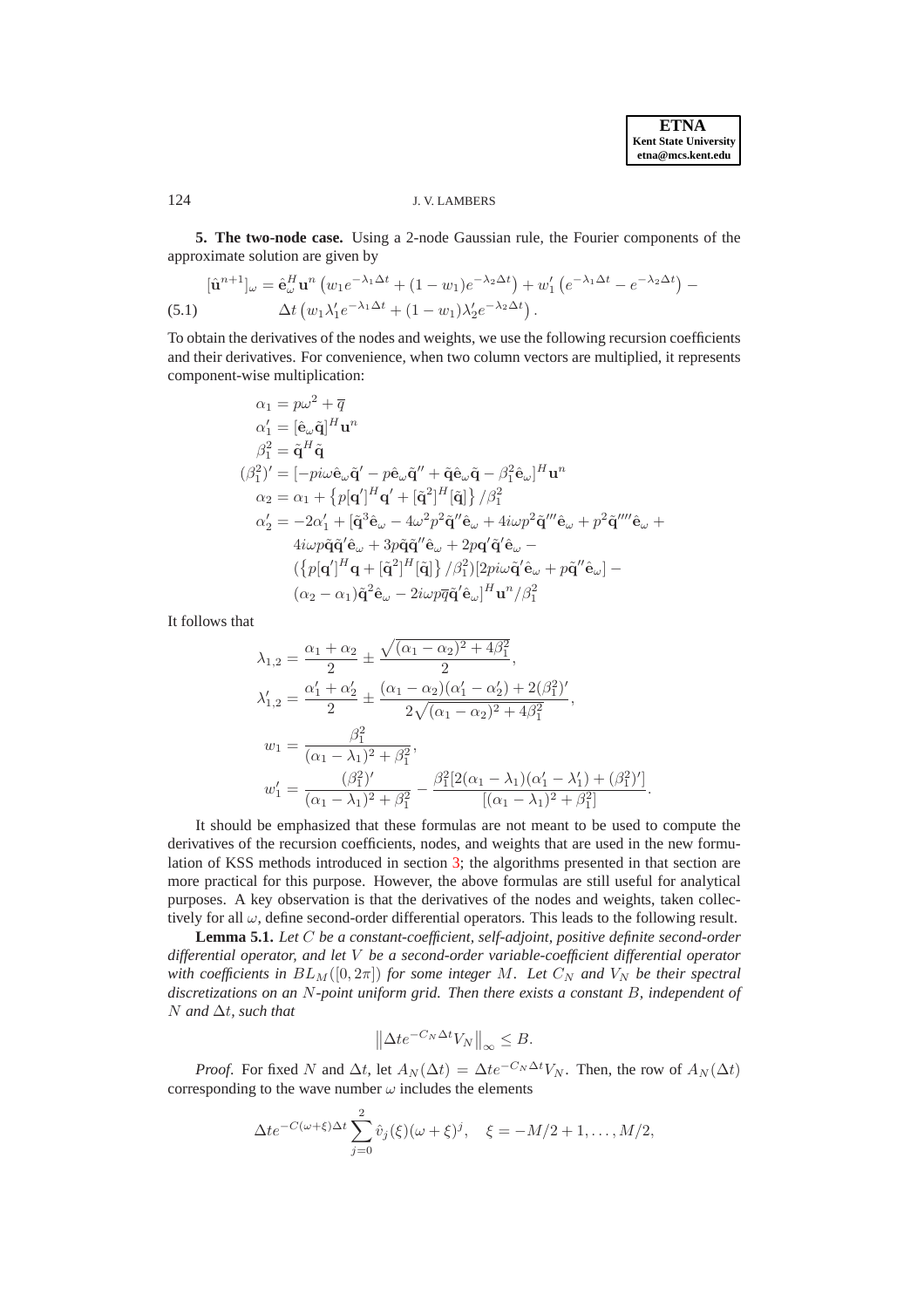where  $C(\lambda)$ , the symbol of C, is a second-degree polynomial with negative leading coefficient, and  $\hat{v}_j$  is the Fourier transform of the *j*th-order coefficient of V. If we examine the function

$$
f(N,t) = te^{-cN^2t}N^j, \quad N, t > 0,
$$

where c is a positive constant, we find that for the values of j of interest,  $j = 0, 1, 2, f(x, t)$ is bounded independently of  $N$  and  $t$ . This, and the fact that the number of nonzero Fourier coefficients is bounded independently of N, yield the theorem's conclusion. Л

It is important to note that the fact that  $j \leq 2$  is crucial. For larger values of j,  $f(N, t)$  is still bounded, but the bound is no longer independent of  $N$  and  $t$ . Now, we are ready to state and prove one of the main results of the paper.

<span id="page-11-3"></span>**Theorem 5.2.** Let  $q(x)$  in [\(1.4\)](#page-0-3) belong to  $BL_M([0, 2\pi])$  for some integer M. Then, for *the problem [\(1.1\)](#page-0-0), [\(1.2\)](#page-0-1), [\(1.3\)](#page-0-2), there exists a constant* C *such that*

$$
\|\tilde{S}_N(\Delta t)\|_{\infty} \leq C,
$$

*where*  $\tilde{S}_N(\Delta t)$  *is the approximate solution operator*  $\tilde{S}_N(\Delta t)$  *for KSS(2) on an* N-point uni*form grid with time step*  $\Delta t$ *. The constant* C *is independent of* N *and*  $\Delta t$ *.* 

*Proof.* It follows from  $(5.1)$  that

$$
\tilde{S}_N(\Delta t) = w_1 e^{-C_1 \Delta t} + (1 - w_1) e^{-C_2 \Delta t} + [e^{-C_1 \Delta t} - e^{-C_2 \Delta t}] W'_1 - \Delta t [w_1 e^{-C_1 \Delta t} V_1 + (1 - w_1) e^{-C_2 \Delta t} V_2],
$$

where  $W_1 = \text{diag}(w_1(\omega))$ ,  $C_i$  is a constant-coefficient differential operator with symbol  $C_i(\omega) = \lambda_i(\omega)$ , and  $\hat{\mathbf{e}}_{\omega}^H V_i \mathbf{f} = \lambda'_i(\omega)$ , where ' denotes the directional derivative of  $\lambda_i(\omega)$  in the direction of f.

<span id="page-11-0"></span>The symmetric Lanczos algorithm assures that  $C_i$ ,  $i = 1, 2$ , is positive definite, so

(5.2) 
$$
\|e^{-C_i\Delta t}\|_{\infty} = e^{-\lambda_i(0)\Delta t}.
$$

From Lemma [5.1,](#page-10-2) we can conclude that there exist constants  $V_T$  and  $W_T$  such that

<span id="page-11-1"></span>
$$
(5.3) \qquad \|\Delta t e^{-C_i \Delta t} V_i\|_{\infty} \leq V_T, \quad i = 1, 2, \quad \|\Delta t e^{-C_i \Delta t} W_i\|_{\infty} \leq W_T,
$$

 $\Box$ 

where  $W_2 = I - W_1$ . Because  $\lambda_1(\omega) - \lambda_2(\omega)$  is a constant  $\tilde{\lambda}_0$  independent of  $\omega$ , we can conclude that

<span id="page-11-2"></span>
$$
(5.4)\quad \Delta t \left\| [e^{-C_1\Delta t} - e^{-C_2\Delta t}] W_1' \right\|_{\infty} = \Delta t \left\| (I - e^{(C_1 - C_2)\Delta t}) e^{-C_1\Delta t} W_1' \right\|_{\infty} \leq W_T |\tilde{\lambda}_0|.
$$

Putting together the bounds  $(5.2)$ ,  $(5.3)$  and  $(5.4)$  yields

$$
\|\tilde{S}_N(\Delta t)\|_{\infty} \leq \max_{i \in \{1,2\}} e^{-\lambda_i(0)\Delta t} + W_T|\tilde{\lambda_0}| + V_T,
$$

from which the theorem follows.

It should be emphasized that this result is not sufficient to conclude unconditional stability, as in the 1-node case, but it does demonstrate the scalability of KSS methods with respect to the grid size.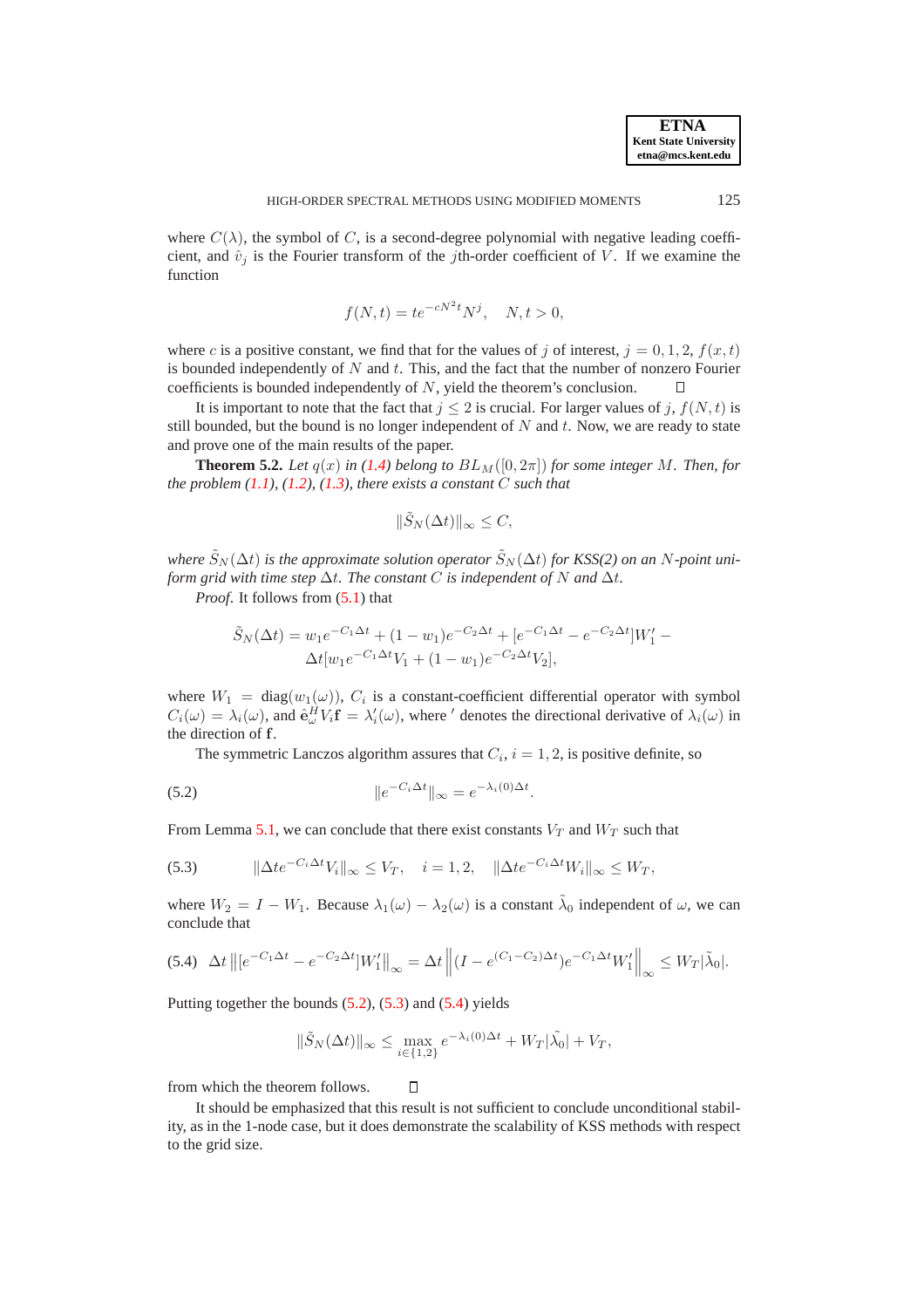## <span id="page-12-0"></span>126 J. V. LAMBERS

**6. Application to the wave equation.** In this section we apply Krylov subspace spectral methods developed in [\[18\]](#page-21-0) to the problem

<span id="page-12-1"></span>(6.1) 
$$
\begin{cases} \frac{\partial^2 u}{\partial t^2} + Lu = 0 & \text{in } (0, 2\pi) \times \mathbb{R}, \\ u(0, t) = u(2\pi, t) & \text{on } \mathbb{R}, \end{cases}
$$

with the initial conditions

<span id="page-12-3"></span>(6.2) 
$$
u(x, 0) = f(x), \quad u_t(x, 0) = g(x), \quad x \in (0, 2\pi),
$$

where, as before, the operator  $L$  is as described in  $(1.4)$ .

**6.1. Structure of the solution.** A spectral representation of the operator L allows us the obtain a representation of the solution operator (the *propagator*) in terms of the sine and cosine families generated by L by a simple functional calculus. Introduce

<span id="page-12-2"></span>(6.3) 
$$
R_1(t) = L^{-1/2} \sin(t\sqrt{L}) := \sum_{n=1}^{\infty} \frac{\sin(t\sqrt{\lambda_n})}{\sqrt{\lambda_n}} \langle \varphi_n^*, \cdot \rangle \varphi_n,
$$

(6.4) 
$$
R_0(t) = \cos(t\sqrt{L}) := \sum_{n=1}^{\infty} \cos(t\sqrt{\lambda_n}) \langle \varphi_n^*, \cdot \rangle \varphi_n,
$$

where  $\lambda_1, \lambda_2, \ldots$  are the (positive) eigenvalues of L, and  $\varphi_1, \varphi_2, \ldots$  are the corresponding eigenfunctions. Then the propagator of  $(6.1)$  can be written as

$$
P(t) = \begin{bmatrix} R_0(t) & R_1(t) \\ -L R_1(t) & R_0(t) \end{bmatrix}.
$$

The entries of this matrix, as functions of  $L$ , indicate which functions are the integrands in the Riemann-Stieltjes integrals used to compute the Fourier components of the solution.

**6.2. Solution using KSS methods.** We briefly review the use of Krylov subspace spectral methods for solving  $(6.1)$ , first outlined in [\[12\]](#page-21-4).

Since the exact solution  $u(x, t)$  is given by

$$
u(x,t) = R_0(t)f(x) + R_1(t)g(x),
$$

where  $R_0(t)$  and  $R_1(t)$  are defined in [\(6.3\)](#page-12-2), [\(6.4\)](#page-12-2), we can obtain  $[\mathbf{u}^{n+1}]_{\omega}$  by approximating each of the quadratic forms

$$
\begin{split} & c^+_{\omega}(t) = \langle \hat{\mathbf{e}}_{\omega}, R_0(\Delta t)[\hat{\mathbf{e}}_{\omega} + \delta_{\omega} \mathbf{u}^n] \rangle \;, \\ & c^-_{\omega}(t) = \langle \hat{\mathbf{e}}_{\omega}, R_0(\Delta t) \hat{\mathbf{e}}_{\omega} \rangle \;, \\ & s^+_{\omega}(t) = \langle \hat{\mathbf{e}}_{\omega}, R_1(\Delta t)[\hat{\mathbf{e}}_{\omega} + \delta_{\omega} \mathbf{u}^n_t] \rangle \;, \\ & s^-_{\omega}(t) = \langle \hat{\mathbf{e}}_{\omega}, R_1(\Delta t) \hat{\mathbf{e}}_{\omega} \rangle \;, \end{split}
$$

where  $\delta_{\omega}$  is a nonzero constant. It follows that

$$
[\hat{\mathbf{u}}^{n+1}]_{\omega} = \frac{c_{\omega}^{+}(t) - c_{\omega}^{-}(t)}{\delta_{\omega}} + \frac{s_{\omega}^{+}(t) - s_{\omega}^{-}(t)}{\delta_{\omega}}.
$$

Similarly, we can obtain the coefficients  $\tilde{v}_\omega$  of an approximation of  $u_t(x, t)$  by approximating the quadratic forms

$$
c^+_{\omega}(t)' = - \langle \hat{\mathbf{e}}_{\omega}, LR_1(\Delta t)[\hat{\mathbf{e}}_{\omega} + \delta_{\omega} \mathbf{u}^n] \rangle ,
$$
  
\n
$$
c^-_{\omega}(t)' = - \langle \hat{\mathbf{e}}_{\omega}, LR_1(\Delta t)\hat{\mathbf{e}}_{\omega} \rangle ,
$$
  
\n
$$
s^+_{\omega}(t)' = \langle \hat{\mathbf{e}}_{\omega}, R_0(\Delta t)[\hat{\mathbf{e}}_{\omega} + \delta_{\omega} \mathbf{u}^n_t] \rangle ,
$$
  
\n
$$
s^-_{\omega}(t)' = \langle \hat{\mathbf{e}}_{\omega}, R_0(\Delta t)\hat{\mathbf{e}}_{\omega} \rangle .
$$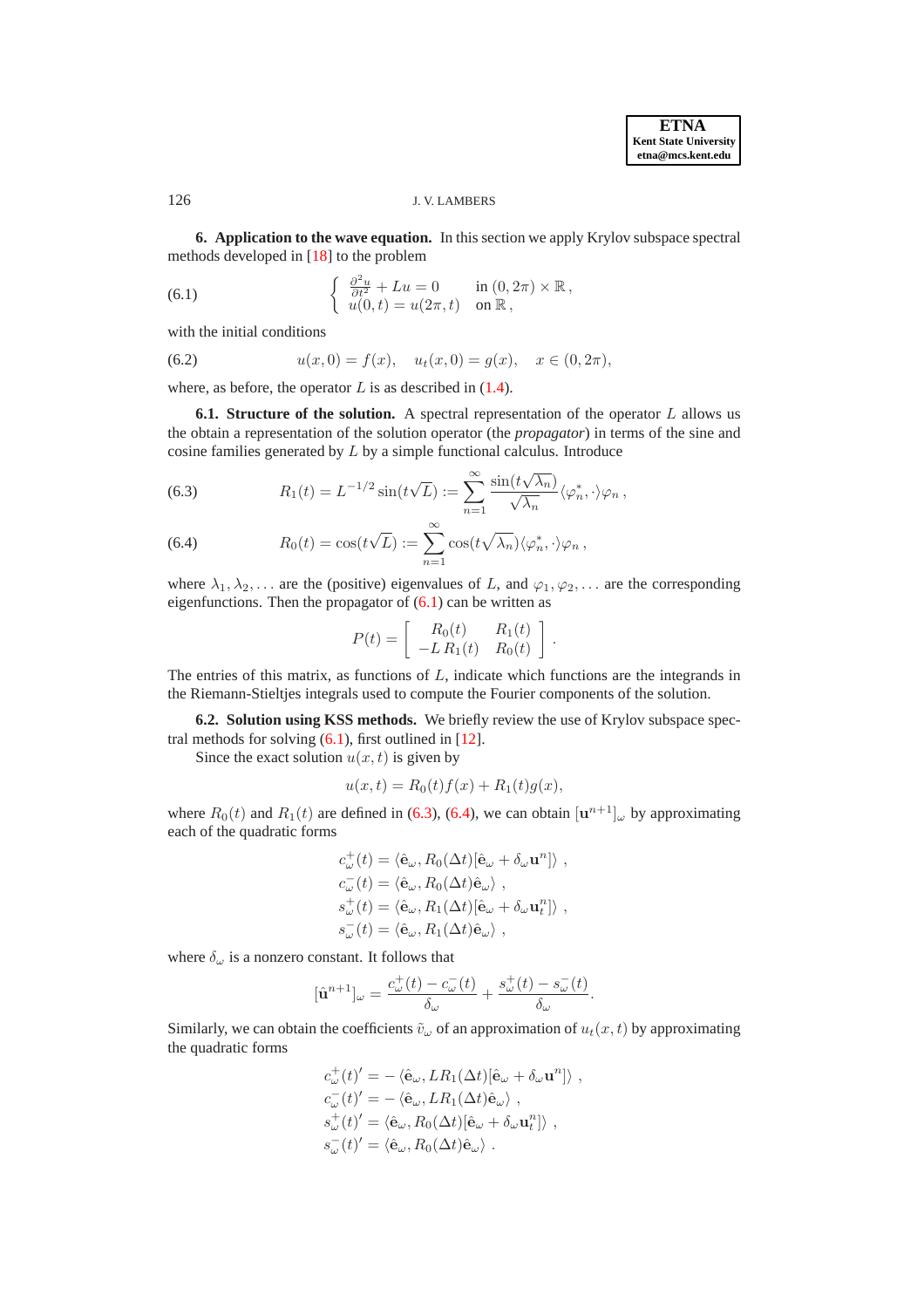As noted in [\[18\]](#page-21-0), this approximation to  $u_t(x, t)$  does not introduce *any* error due to differentiation of our approximation of  $u(x, t)$  with respect to t-the latter approximation can be differentiated *analytically*.

<span id="page-13-0"></span>It follows from the preceding discussion that we can compute an approximate solution  $\tilde{u}(x, t)$  at a given time T using the following algorithm.

**Algorithm 6.1.** (KSS-W(K)) *Given functions*  $c(x)$ *,*  $f(x)$ *, and*  $g(x)$  *defined on the interval*  $(0, 2\pi)$ *, and a final time T, the following algorithm from* [\[12\]](#page-21-4) *computes a function*  $\tilde{u}(x, t)$ *that approximately solves the problem*  $(6.1)$ *,*  $(6.2)$  *from*  $t = 0$  *to*  $t = T$ *.* 

```
t = 0
```

```
while t < T do
          Select a time step ∆t
          f(x) = \tilde{u}(x, t)g(x) = \tilde{u}_t(x, t)for \omega = -N/2 + 1 to N/2 do
                      Choose a nonzero constant δω
                       Compute the quantities c_{\omega}^{+}(\Delta t), c_{\omega}^{-}(\Delta t), s_{\omega}^{+}(\Delta t), s_{\omega}^{-}(\Delta t),
                                  c_{\omega}^{+}(\Delta t)', c_{\omega}^{-}(\Delta t)', s_{\omega}^{+}(\Delta t)', and s_{\omega}^{-}(\Delta t)'\tilde{u}_{\omega}(\Delta t) = \frac{1}{\delta_{\omega}} (c_{\omega}^{+}(\Delta t) - c_{\omega}^{-}(\Delta t)) + \frac{1}{\delta_{\omega}} (s_{\omega}^{+}(\Delta t) - s_{\omega}^{-}(\Delta t))\tilde{v}_{\omega}(\Delta t) = \frac{1}{\delta_{\omega}}(c_{\omega}^{+}(\Delta t)' - c_{\omega}^{-}(\Delta t)') + \frac{1}{\delta_{\omega}}(s_{\omega}^{+}(\Delta t)' - s_{\omega}^{-}(\Delta t)')end
           \tilde{u}(x, t + \Delta t) = \sum_{\omega=1}^{N} \hat{\mathbf{e}}_{\omega}(x) \tilde{u}_{\omega}(\Delta t)\tilde{u}_t(x, t + \Delta t) = \sum_{\omega=1}^{N} \hat{\mathbf{e}}_{\omega}(x) \tilde{v}_{\omega}(\Delta t)t = t + \Delta tend
```
In this algorithm, each of the quantities inside the **for** loop are computed using K quadrature nodes. The nodes and weights are obtained in exactly the same way as for the parabolic problem [\(1.1\)](#page-0-0), [\(1.2\)](#page-0-1), [\(1.3\)](#page-0-2). It should be noted that although 8 bilinear forms are required for each wave number  $\omega$ , only three sets of nodes and weights need to be computed, and then they are used with different integrands.

**6.3. Convergence analysis.** We now study the convergence behavior of the preceding algorithm. Following the reformulation of Krylov subspace spectral methods presented in section [3,](#page-4-0) we let  $\delta_{\omega} \rightarrow 0$  to obtain

<span id="page-13-1"></span>
$$
\begin{bmatrix}\n\hat{\mathbf{u}}^{n+1} \\
\hat{\mathbf{u}}^{n+1} \\
\end{bmatrix}_{\omega} = \left( \sum_{k=1}^{K} w_k \begin{bmatrix}\n\cos(\sqrt{\lambda_k}t) & \frac{1}{\sqrt{\lambda_k}} \sin(\sqrt{\lambda_k}t) \\
-\sqrt{\lambda_k} \sin(\sqrt{\lambda_k}t) & \cos(\sqrt{\lambda_k}t)\n\end{bmatrix} \right) \begin{bmatrix}\n\hat{\mathbf{e}}_{\omega}^H \mathbf{u}^n \\
\hat{\mathbf{e}}_{\omega}^H \mathbf{u}^n \\
\end{bmatrix} + \sum_{k=1}^{K} \begin{bmatrix}\n\cos(\sqrt{\lambda_k}t) & \frac{1}{\sqrt{\lambda_k}} \sin(\sqrt{\lambda_k}t) \\
-\sqrt{\lambda_k} \sin(\sqrt{\lambda_k}t) & \cos(\sqrt{\lambda_k}t)\n\end{bmatrix} \begin{bmatrix}\nw'_k \\
\tilde{w}'_k\n\end{bmatrix} - \sum_{k=1}^{K} w_k \frac{t}{2\sqrt{\lambda_k}} \begin{bmatrix}\n\sin(\sqrt{\lambda_k}t) & -\frac{1}{\sqrt{\lambda_k}} \cos(\sqrt{\lambda_k}t) \\
\sqrt{\lambda_k} \cos(\sqrt{\lambda_k}t) & \sin(\sqrt{\lambda_k}t)\n\end{bmatrix} \begin{bmatrix}\n\lambda'_k \\
\tilde{\lambda}'_k\n\end{bmatrix} - w_k \begin{bmatrix}\n0 & \frac{1}{2(\lambda_k)^{3/2}} \sin(\sqrt{\lambda_k}t) \\
\frac{1}{2\sqrt{\lambda_k}} \sin(\sqrt{\lambda_k}t) & 0\n\end{bmatrix} \begin{bmatrix}\n\lambda'_k \\
\tilde{\lambda}'_k\n\end{bmatrix},
$$

where  $\lambda'_k$  and  $w'_k$  are the derivatives of the nodes and weights, respectively, in the direction of  $\mathbf{u}^n$ , and  $\tilde{\lambda}'_k$  and  $\tilde{w}'_k$  are the derivatives in the direction of  $\mathbf{u}_t^n$ .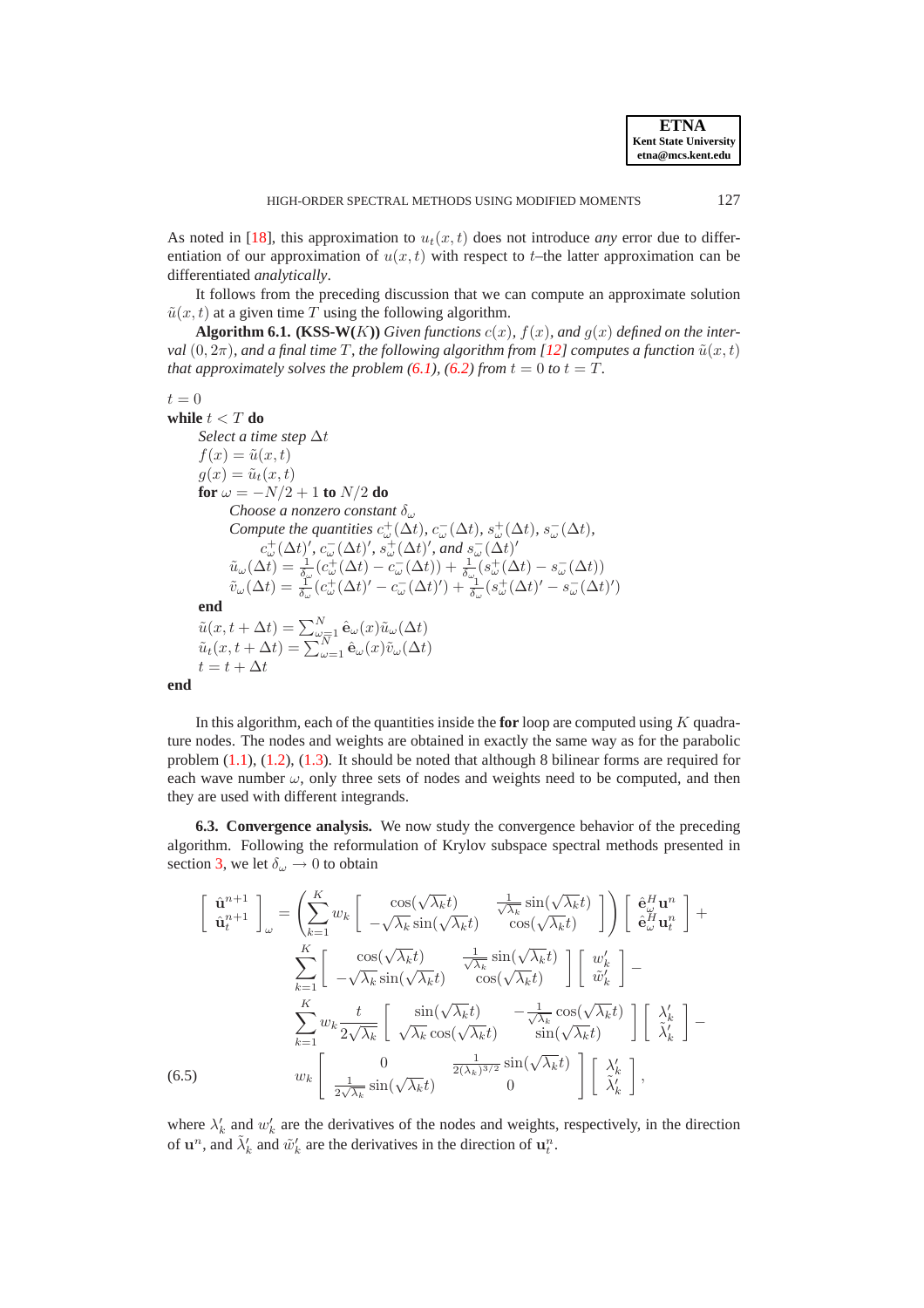# 128 J. V. LAMBERS

We first recall a result concerning the accuracy of each component of the approximate solution.

**Theorem 6.2.** Assume that  $f(x)$  and  $q(x)$  satisfy [\(1.3\)](#page-0-2), and let  $u(x, \Delta t)$  be the exact *solution of* [\(6.1\)](#page-12-1), [\(6.2\)](#page-12-3) at  $(x, \Delta t)$ *, and let*  $\tilde{u}(x, \Delta t)$  *be the approximate solution computed by Algorithm [6.1.](#page-13-0) Then*

$$
|\langle \hat{\mathbf{e}}_{\omega}, u(\cdot, \Delta t) - \tilde{u}(\cdot, \Delta t) \rangle| = O(\Delta t^{4K}),
$$

*where* K *is the number of quadrature nodes used in Algorithm [6.1.](#page-13-0)*

 $\Box$ 

*Proof*. See [\[12\]](#page-21-4).

To prove stability, we use the following norm, analogous to that used in [\[12\]](#page-21-4) to show conservation for the wave equation:

$$
\|(\mathbf{u},\mathbf{v})\|_{L_N} = \left(\mathbf{u}^H L_N \mathbf{u} + \mathbf{v}^H \mathbf{v}\right)^{1/2}.
$$

Let L be a constant-coefficient, self-adjoint, positive definite second-order differential operator, and let  $u(t)$  be the discretization of the solution of  $(6.1)$  at time t. Then it is easily shown, in a manner analogous to [\[12,](#page-21-4) Lemma 2.8], that

$$
\|(\mathbf{u}(t),\mathbf{u}_t(t))\|_{L_N}=\|(\mathbf{f},\mathbf{g})\|_{L_N},
$$

<span id="page-14-1"></span>where f and g are the discretizations of the initial data  $f(x)$  and  $g(x)$  from [\(6.2\)](#page-12-3).

**Theorem 6.3.** Let  $q(x)$  in [\(1.4\)](#page-0-3) belong to  $BL_M([0, 2\pi])$  for some integer M. Then, for *the problem [\(1.1\)](#page-0-0), [\(1.2\)](#page-0-1), [\(1.3\)](#page-0-2), KSS-W(1) is unconditionally stable.*

*Proof.* Let  $s_{\omega} = \sin(\sqrt{\alpha_1} \Delta t)$  and  $c_{\omega} = \cos(\sqrt{\alpha_1} \Delta t)$ . In the case  $K = 1$ , [\(6.5\)](#page-13-1) reduces to

<span id="page-14-0"></span>
$$
\begin{bmatrix}\n\hat{\mathbf{u}}^{n+1} \\
\hat{\mathbf{u}}^{n+1} \n\end{bmatrix}_{\omega} = \begin{bmatrix}\nc_{\omega} & \frac{1}{\sqrt{\alpha_{1}}} s_{\omega} \\
-\sqrt{\alpha_{1}} s_{\omega} & c_{\omega}\n\end{bmatrix} \begin{bmatrix}\n\hat{\mathbf{e}}_{\omega}^{H} \mathbf{u}^{n} \\
\hat{\mathbf{e}}_{\omega}^{H} \mathbf{u}^{n} \n\end{bmatrix} - \frac{\Delta t}{2\sqrt{\alpha_{1}}} \begin{bmatrix}\ns_{\omega} & -\frac{1}{\sqrt{\alpha_{1}}} c_{\omega} \\
\sqrt{\alpha_{1}} c_{\omega} & s_{\omega}\n\end{bmatrix} \begin{bmatrix}\n\hat{\mathbf{e}}_{\omega}^{H} V_{N} \mathbf{u}^{n} \\
\hat{\mathbf{e}}_{\omega}^{H} V_{N} \mathbf{u}^{n} \n\end{bmatrix} - \begin{bmatrix}\n0 & \frac{1}{2(\alpha_{1})^{3/2}} s_{\omega} \\
\frac{1}{2\sqrt{\alpha_{1}}} s_{\omega} & 0\n\end{bmatrix} \begin{bmatrix}\n\hat{\mathbf{e}}_{\omega}^{H} V_{N} \mathbf{u}^{n} \\
\hat{\mathbf{e}}_{\omega}^{H} V_{N} \mathbf{u}^{n} \n\end{bmatrix},
$$
\n(6.6)

where we use the splitting  $L = C + V$  as in section [3,](#page-4-0) with corresponding spectral discretizations  $L_N$ ,  $C_N$  and  $V_N$ . The first two terms in [\(6.6\)](#page-14-0) yield the Fourier component  $[\hat{v}^1]_{\omega}$  of the exact solution at time  $\Delta t$  to the constant-coefficient problem

$$
\frac{\partial^2 v}{\partial t^2} + Cv = 0,
$$
  

$$
v(x, 0) = u(x, t_n) + \frac{\Delta t}{2} P_N C^{-1} V u_t(x, t_n),
$$
  

$$
v_t(x, 0) = u_t(x, t_n) - \frac{\Delta t}{2} P_N V u(x, t_n).
$$

It follows that

$$
\begin{aligned} \|(\mathbf{u}^{n+1}, \mathbf{u}_t^{n+1})\|_C^2 &\le \|(\mathbf{u}^n, \mathbf{u}_t^n)\|_C^2 + \frac{\Delta t}{2} \| (C_N^{-1} \tilde{\mathbf{q}} \mathbf{u}_t^n, \tilde{\mathbf{q}} \mathbf{u}^n) \|_C^2 + \\ &\frac{\Delta t}{2} \| (C_N^{-3/2} \tilde{\mathbf{q}} \mathbf{u}_t^n, C_N^{-1/2} \tilde{\mathbf{q}} \mathbf{u}^n) \|_C^2 \,, \end{aligned}
$$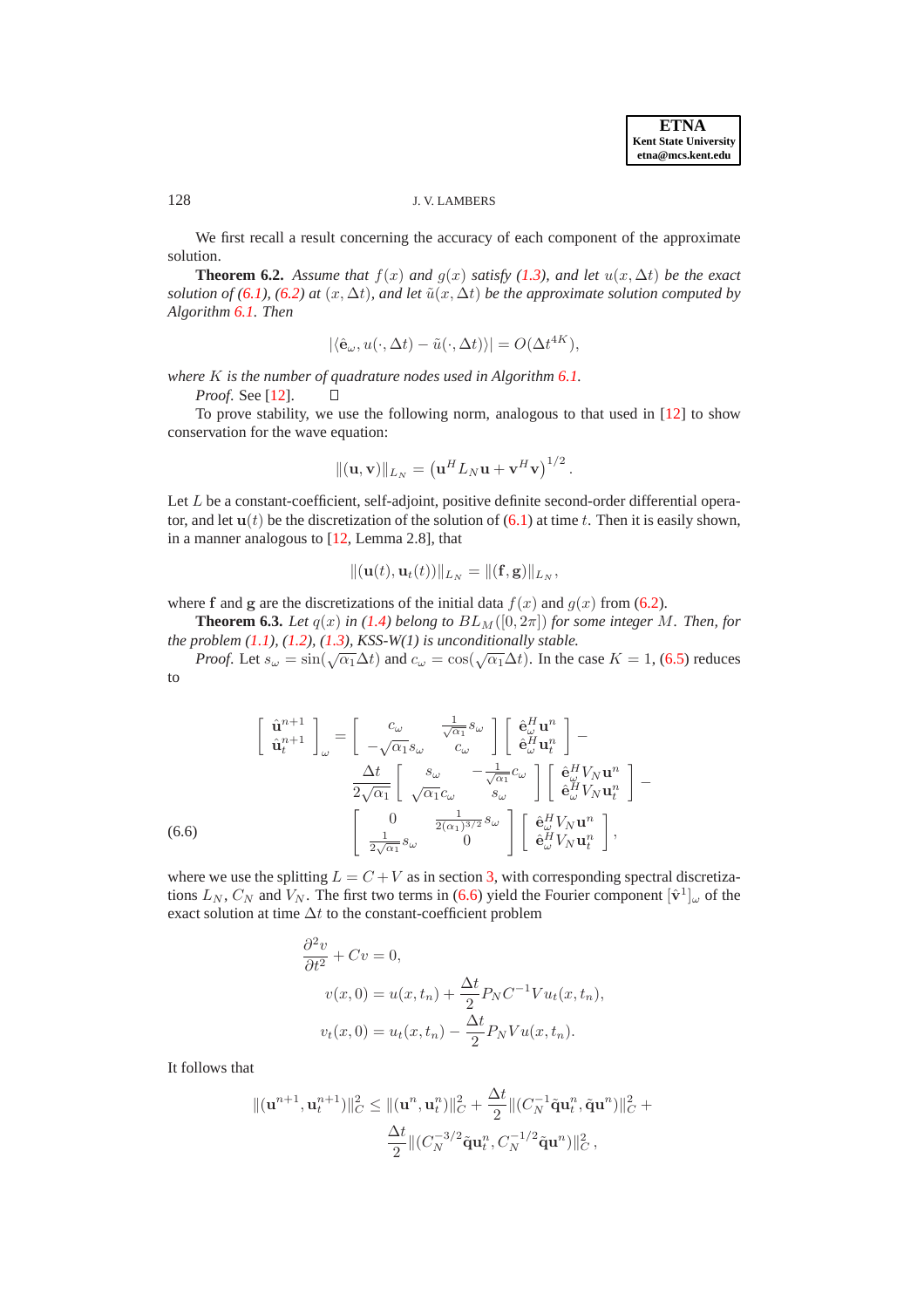which yields

$$
\|\tilde{S}_N(\Delta t)\|_C^2 \le 1 + \frac{\Delta t}{2} Q[\overline{q}^{-1} + \overline{q}^{-2}],
$$

where Q is as defined in the proof of Theorem [4.1.](#page-8-1) Because  $\bar{q} > 0$ , we can conclude that there exists a constant  $\alpha$  such that  $\|\tilde{S}_N(\Delta t)\|_C \leq e^{\alpha \Delta t}$ , and the theorem follows.  $\Box$ 

**Theorem 6.4.** *Let*  $q(x)$  *in* [\(1.4\)](#page-0-3) *belong to*  $BL_M([0, 2\pi])$  *for some integer* M. *Then, for the problem*  $(1.1)$ *,*  $(1.2)$ *,*  $(1.3)$ *, KSS-W* $(1)$  *is convergent of order*  $(3, p)$ *, where the exact solution*  $u(x,t)$  *belongs to*  $C^p([0, 2\pi])$  *for each* t *in*  $[0, T]$ *.* 

*Proof.* Analogous to the proof of Theorems [4.2](#page-9-0) and [5.2,](#page-11-3) except that the C-norm is used instead of the 2-norm.  $\Box$ 

**6.4. The two-node case.** We will not prove stability for the 2-node case here. Instead, we will provide numerical evidence of stability and a contrast with another high-order explicit method. In particular, we use the method KSS-W(2) to solve a second-order wave equation featuring a source term. First, we note that if  $p(x, t)$  and  $u(x, t)$  are solutions of the system of first-order wave equations

<span id="page-15-0"></span>(6.7) 
$$
\begin{bmatrix} p \\ u \end{bmatrix}_t = \begin{bmatrix} 0 & a(x) \\ b(x) & 0 \end{bmatrix} \begin{bmatrix} p \\ u \end{bmatrix}_x + \begin{bmatrix} F \\ G \end{bmatrix}, \quad t \ge 0,
$$

with source terms  $F(x, t)$  and  $G(x, t)$ , then  $u(x, t)$  also satisfies the second-order wave equation

<span id="page-15-1"></span>(6.8) 
$$
\frac{\partial^2 u}{\partial t^2} = a(x)b(x)\frac{\partial^2 u}{\partial x^2} + a'(x)b(x)\frac{\partial u}{\partial x} + bF_x + G,
$$

with the source term  $b(x)F_x(x,t) + G(x,t)$ . In [\[14\]](#page-21-14), a time-compact fourth-order finitedifference scheme is applied to a problem of the form [\(6.7\)](#page-15-0), with

$$
F(x,t) = (a(x) - \alpha^2) \sin(x - \alpha t),
$$
  
\n
$$
G(x,t) = \alpha(1 - b(x)) \sin(x - \alpha t),
$$
  
\n
$$
a(x) = 1 + 0.1 \sin x,
$$
  
\n
$$
b(x) = 1,
$$

which has the exact solutions

$$
p(x,t) = -\alpha \cos(x - \alpha t),
$$
  

$$
u(x,t) = \cos(x - \alpha t).
$$

<span id="page-15-3"></span><span id="page-15-2"></span>We convert this problem to the form  $(6.8)$  and solve it with initial data

$$
(6.9) \qquad \qquad u(x,0) = \cos x,
$$

(6.10) 
$$
u_t(x,0) = \sin x.
$$

The results of applying both methods to this problem are shown in Figure [6.4,](#page-20-1) for the case  $\alpha = 1$ . Due to the smoothness of the coefficients, the spatial discretization error in the Krylov subspace spectral method is dominated by the temporal error, resulting in greater than sixth-order accuracy in time.

Tables [6.1](#page-16-1) and [6.2](#page-17-0) illustrate the differences in stability between the two methods. For the fourth-order finite-difference scheme from [\[14\]](#page-21-14), the greatest accuracy is achieved for  $c_{\text{max}}\Delta t/\Delta x$  close to the CFL limit of 1, where  $c_{\text{max}} = \max_x \sqrt{a(x)b(x)}$ . However, for KSS-W(2) this limit can be greatly exceeded and reasonable accuracy can still be achieved.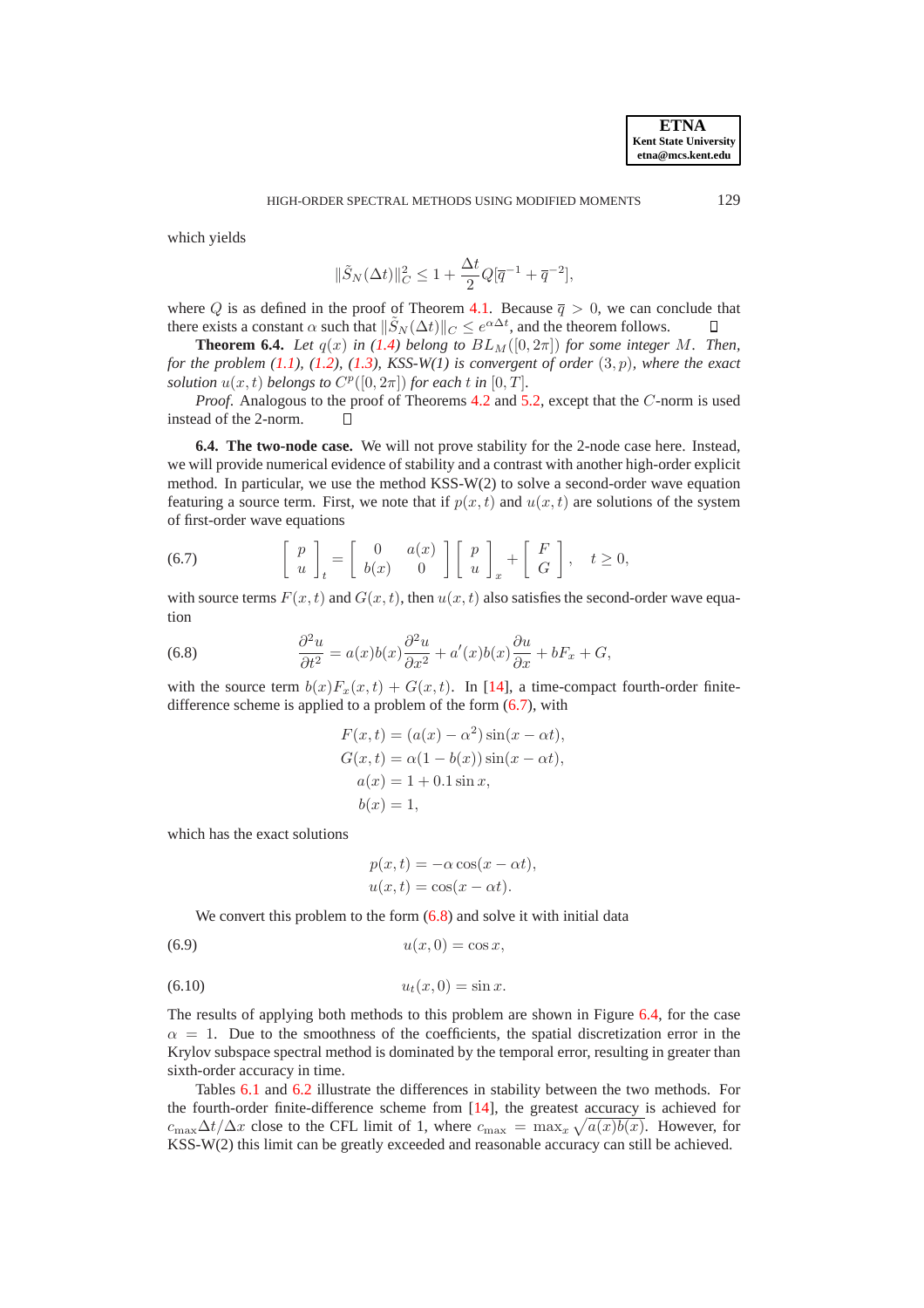## 130 J. V. LAMBERS



FIG. 6.1. *Estimates of relative error in the approximate solution of problem [\(6.8\)](#page-15-1), [\(6.9\)](#page-15-2), [\(6.10\)](#page-15-3) with periodic boundary conditions, at*  $t = 8π$ *, computed with the time-compact fourth-order finite-difference scheme from [\[14\]](#page-21-14) (solid curve) and a Krylov subspace spectral method (dashed curve). In the finite-difference scheme,*  $\lambda = \Delta t / \Delta x =$ 0.99*, and in the Krylov subspace spectral method, a 2-point Gaussian quadrature rules are used, and* N = 40 *grid points.*

TABLE 6.1

<span id="page-16-1"></span>*Relative error in the solution of [\(6.8\)](#page-15-1) with the time-compact fourth-order finite difference scheme from [\[14\]](#page-21-14), for various values of* N*.*

| $c_{\max}\Delta t/\Delta x$ |    | error     |
|-----------------------------|----|-----------|
|                             | 10 | 0.0024    |
| 0.99                        | 20 | 0.00014   |
|                             | 40 | 0.0000088 |

<span id="page-16-0"></span>**7. Homogenization.** So far, we have assumed that the leading coefficient of the operator  $L$  is constant, to simplify the analysis. We now consider a general second-order selfadjoint positive definite operator

<span id="page-16-2"></span>(7.1) 
$$
L = -Da_2(x)D + a_0(x),
$$

with symbol

$$
L(x,\xi) = a_2(x)\xi^2 - a'_2(x)i\xi + a_0(x).
$$

Instead of applying a KSS method directly to the problem  $(1.1)$  with this operator, we use the fact that KSS methods are most accurate when the coefficients of  $L$  are nearly constant (see [\[19,](#page-21-1) Theorem 2.5]) and use similarity transformations to homogenize these coefficients, effectively preconditioning the problem. In this section, we discuss these transformations. We begin with a known transformation that homogenizes the leading coefficient  $a_2(x)$ , and show how it can be used to generalize the stability results from the previous sections. Then, we introduce a new transformation that can homogenize  $a_0(x)$  when  $a_2(x)$  is constant, and demonstrate that such a transformation can improve the accuracy of KSS methods.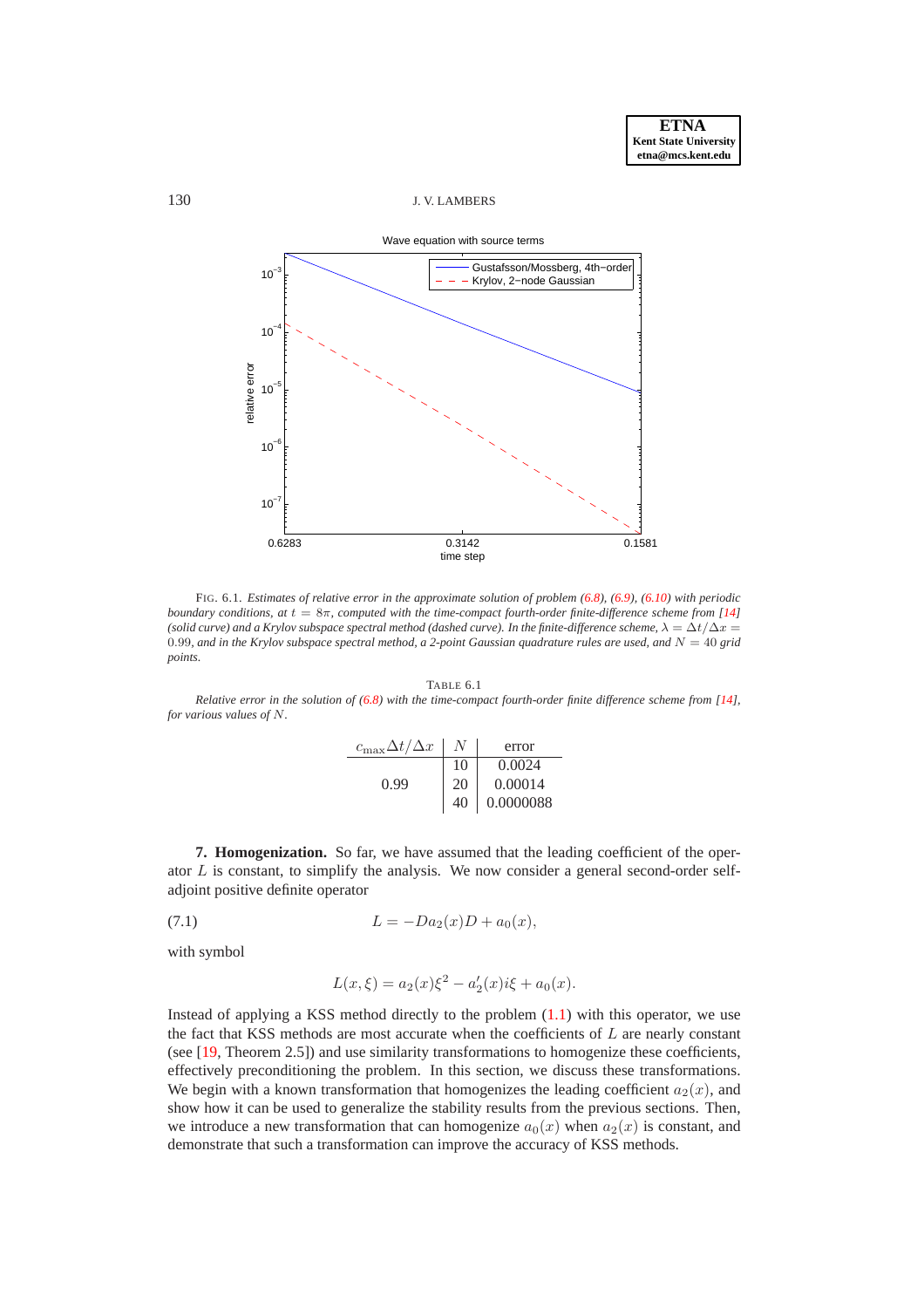HIGH-ORDER SPECTRAL METHODS USING MODIFIED MOMENTS 131

<span id="page-17-0"></span>TABLE 6.2 *Relative error in the solution of*  $(6.8)$  *with KSS-W(2), for various values of*  $\lambda = \Delta t / \Delta x$ .

| $\Delta t/\Delta x$ |    | error           |
|---------------------|----|-----------------|
|                     | 64 | 0.007524012     |
| 16                  | 64 | 0.000145199     |
|                     | 64 | $0.000008292\,$ |

**7.1. Homogenizing the leading coefficient.** We first construct a *canonical transformation*  $\Phi$  that, while defined on the region of phase space  $[0, 2\pi] \times \mathbb{R}$ , arises from a simple change of variable in physical space,  $y = \phi(x)$ , where  $\phi(x)$  is a differentiable function and

$$
\phi'(x) > 0
$$
,  $\text{Avg }\phi' = \frac{1}{2\pi} \int_0^{2\pi} \phi'(s) ds = 1$ .

The transformation  $\Phi$  has the form

<span id="page-17-1"></span>(7.2)  $\Phi(y, \eta) \to (x, \xi), \quad x = \phi^{-1}(y), \quad \xi = \phi'(x)\eta.$ 

Using this simple canonical transformation, we can homogenize the leading coefficient of L as follows: Choose  $\phi(x)$  and construct a canonical transformation  $\Phi(y, \eta)$  by [\(7.2\)](#page-17-1) so that the leading term of the transformed symbol

<span id="page-17-2"></span>(7.3) 
$$
\tilde{L}(y,\eta) = L(x,\xi) \circ \Phi(y,\eta) = L(\phi^{-1}(y), \phi'(\phi^{-1}(y))\eta)
$$

is independent of y.

We can conclude by Egorov's theorem (see [\[4\]](#page-21-15)) that there exists a unitary Fourier integral operator U such that if  $A = U^{-1}LU$ , then the symbol of A agrees with  $\tilde{L}$  modulo lower-order errors. In fact,  $Uf(y) = |D\phi^{-1}(y)|^{-1/2} f \circ \phi^{-1}(y)$ . Therefore, using the chain rule and symbolic calculus (see below), it is a simple matter to construct this new operator  $A(y, D)$ .

Applying [\(7.3\)](#page-17-2) and examining the leading coefficient of the transformed symbol yields

$$
\phi'(x) = c[a_2(x)]^{-1/2},
$$

where the constant c is added to ensure that  $Avg \phi' = 1$ . This transformation is used by Guidotti, et al. in [\[12\]](#page-21-4) to obtain approximate high-frequency eigenfunctions of a secondorder operator.

In the case where  $a_0(x) = 0$ , 0 is an eigenvalue with corresponding eigenfunction equal to a constant function. However, because of the factor  $|D\phi^{-1}(y)|^{-1/2}$  in  $Uf(y)$ , the constant function is not an eigenfunction of the transformed operator. It follows that in the splitting  $L = C + V$ , where L is the transformed operator and C, as in previous sections, is the constant-coefficient operator obtained by averaging the coefficients of  $L$ , then  $C$  is positive definite, even though  $L$  is positive semi-definite. Therefore, the stability results stated in Theorem [4.1](#page-8-1) and Theorem  $6.3$  can still apply to  $L$ .

**7.2. Symbolic calculus.** For homogenizing lower-order coefficients, we will rely on the rules of *symbolic calculus* to work with pseudodifferential operators (see [\[16\]](#page-21-16), [\[17\]](#page-21-17)), or ψdO, more easily and thus perform similarity transformations of such operators with much less computational effort than would be required if we were to apply transformations that acted on matrices representing discretizations of these operators.

We will be constructing and applying unitary similarity transformations of the form

$$
\tilde{L} = U^* L U,
$$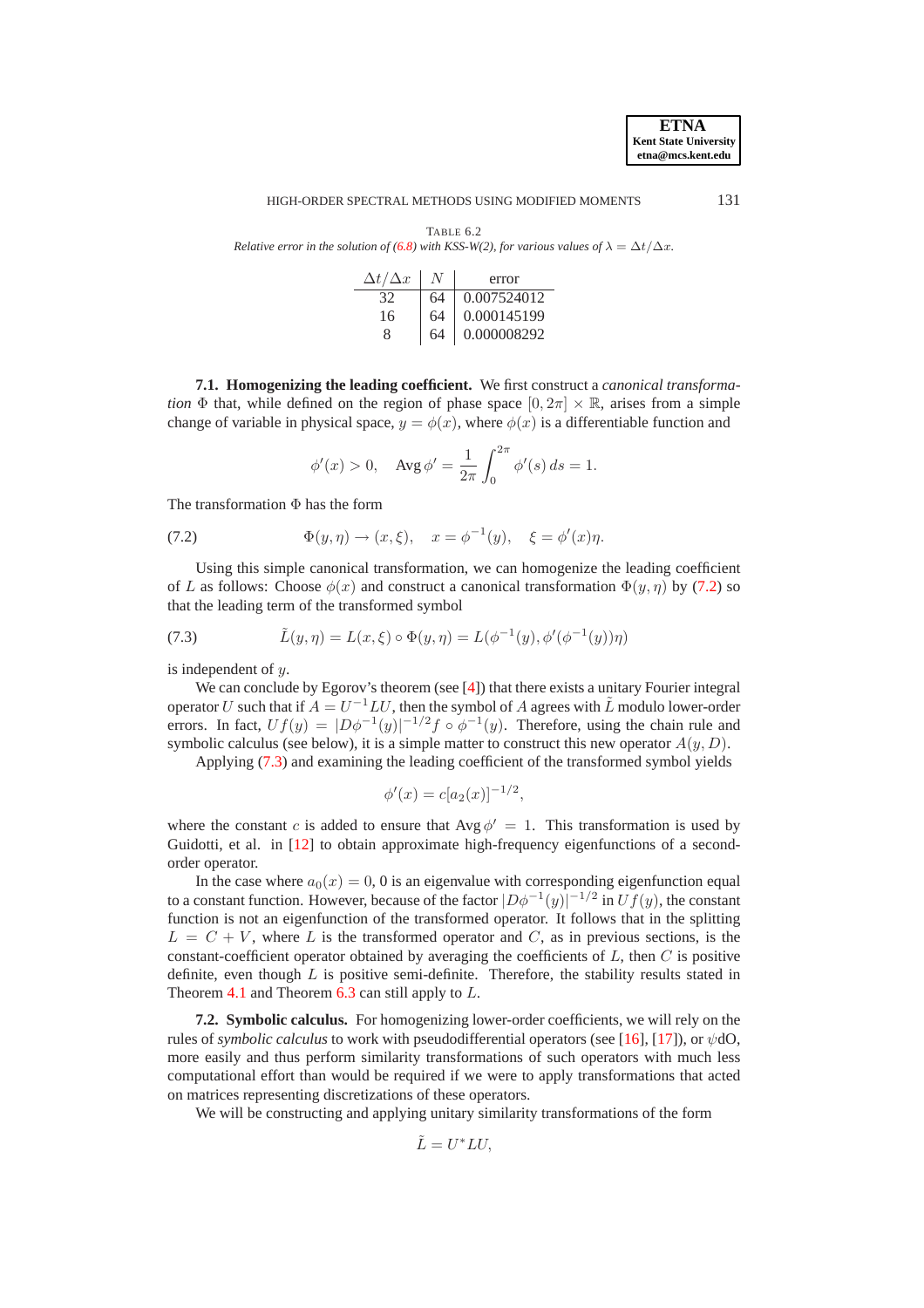# 132 J. V. LAMBERS

where U is a Fourier integral operator, and, in some cases, a  $\psi$ dO. In such cases, it is necessary to be able to compute the adjoint of a  $\psi$ dO, as well as the product of  $\psi$ dO.

<span id="page-18-0"></span>To that end, given a differential operator A, the symbol of the adjoint  $A^*$  is given by

(7.4) 
$$
A^*(x,\xi) = \sum_{\alpha} \frac{1}{\alpha!} \frac{\partial^{\alpha}}{\partial x^{\alpha}} \frac{\partial^{\alpha}}{\partial \xi^{\alpha}} \overline{A(x,\xi)},
$$

while the symbol of the product of two differential operators AB, denoted by  $AB(x,\xi)$ , is given by

<span id="page-18-1"></span>(7.5) 
$$
AB(x,\xi) = \sum_{\alpha} \frac{1}{\alpha!} \frac{\partial^{\alpha} A}{\partial \xi^{\alpha}} \frac{\partial^{\alpha} B}{\partial^{\alpha} x}.
$$

<span id="page-18-2"></span>These rules are direct consequences of the product rule for differentiation.

**7.3. The pseudo-inverse of the differentiation operator.** For general ψdO, the rules [\(7.4\)](#page-18-0), [\(7.5\)](#page-18-1) do not always apply exactly, but they do yield an approximation. However, it will be necessary for us to work with  $\psi$ dO of negative order, so we must identify a class of negative-order  $\psi$ dO for which these rules do apply.

Let A be an  $m \times n$  matrix of rank r, and let  $A = U\Sigma V^T$  be the singular value decomposition of A, where  $U^T U = I_m$ ,  $V^T V = I_n$ , and  $\Sigma = \text{diag}(\sigma_1, \dots, \sigma_r, 0, \dots, 0)$ . Then, the *pseudo-inverse* (see [\[10\]](#page-21-18)) of A is defined as

$$
A^+ = V\Sigma^+ U^T,
$$

where the  $n \times m$  diagonal matrix  $\Sigma^+$  is given by

$$
\Sigma^{+} = \left[ \begin{array}{cccc} \sigma_1^{-1} & & & & \\ & \ddots & & & \\ & & \sigma_r^{-1} & & \\ & & & 0 & \\ & & & & \ddots \\ & & & & & 0 \end{array} \right]
$$

.

We can generalize this concept to define the pseudo-inverse of the differentiation operator D on the space of  $2\pi$ -periodic functions by

$$
D^{+}u(x) = \frac{1}{\sqrt{2\pi}} \sum_{\omega=-\infty}^{\infty} e^{i\omega x} (i\omega)^{+} \hat{u}(\omega), \quad z^{+} = \begin{cases} z^{-1} & z \neq 0 \\ 0 & z = 0 \end{cases}.
$$

The rules [\(7.4\)](#page-18-0) and [\(7.5\)](#page-18-1) can be used for pseudodifferential operators defined using  $D^+$ ; see [\[18\]](#page-21-0). This allows us to efficiently construct and apply unitary similarity transformations based on ψdO of the form

$$
U = \sum_{\alpha=0}^{\infty} a_{\alpha}(x) [D^+]^{-\alpha}.
$$

We now consider such transformations.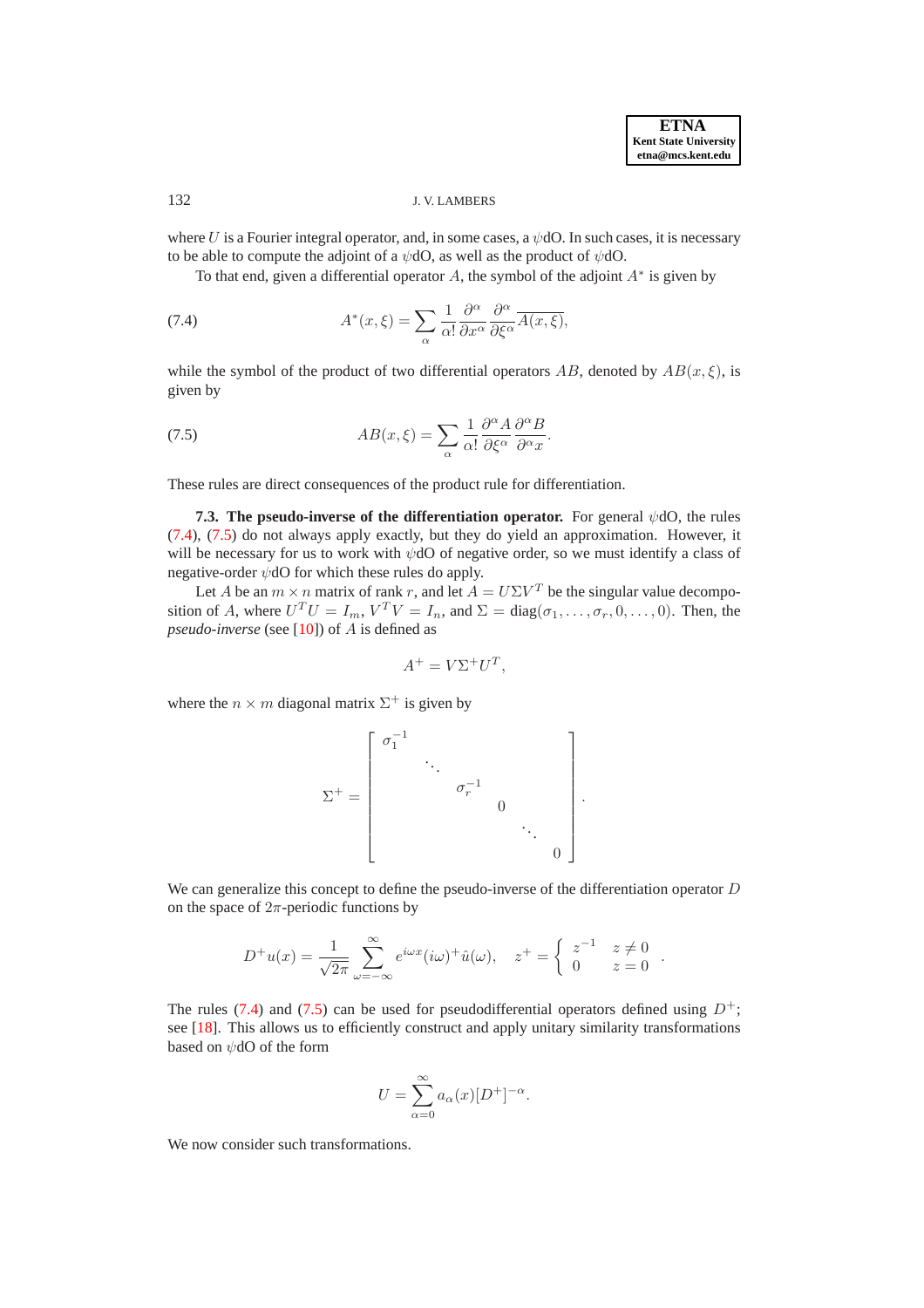**7.4. Lower-order coefficients.** It is natural to ask whether it is possible to construct a unitary transformation  $U$  that smooths  $L$  globally, i.e. yield the decomposition

$$
U^*LU = \tilde{L}(\eta).
$$

In this section, we will attempt to answer this question. We seek to eliminate lower-order variable coefficients. The basic idea is to construct a transformation  $U_{\alpha}$  such that

- 1.  $U_{\alpha}$  is unitary,
- 2. The transformation  $\tilde{L} = U_{\alpha}^* L U_{\alpha}$  yields an operator  $\tilde{L} = \sum_{\alpha=-\infty}^m a_{\alpha}(x) \left(\frac{\partial}{\partial x}\right)^{\alpha}$ such that  $a_{\alpha}(x)$  is constant, and
- 3. The coefficients  $b_\beta(x)$  of L, where  $\beta > \alpha$ , are invariant under the similarity transformation  $\tilde{L} = U_{\alpha}^* L U_{\alpha}$ .

It turns out that such an operator is not difficult to construct. First, we note that if  $\phi$  is a skew-symmetric pseudodifferential operator, then  $U = \exp[\phi]$  is a unitary operator, since

$$
U^*U = (\exp[\phi])^* \exp[\phi] = \exp[-\phi] \exp[\phi] = I.
$$

We consider an example to illustrate how one can determine a operator  $\phi$  so that  $U = \exp[\phi]$ satisfies the second and third conditions given above. Consider a second-order self-adjoint operator of the form

$$
L = a_2 D^2 + a_0(x).
$$

In an effort to transform  $L$  so that the zeroth-order coefficient is constant, we apply the similarity transformation  $\tilde{L} = U^* L U$ , which yields an operator of the form

$$
\tilde{L} = L + (L\phi - \phi L) + \frac{1}{2}[(L\phi - \phi L)\phi - \phi(L\phi - \phi L)] +
$$

$$
\frac{1}{2}[\phi(\phi L\phi) - (\phi L\phi)\phi] + \cdots
$$

Since we want the first and second-order coefficients of  $L$  to remain unchanged, the perturbation E of L in  $\tilde{L} = L + E$  must not have order greater than zero. If we require that  $\phi$  has negative order  $-k$ , then the highest-order term in E is  $L\phi - \phi L$ , which has order  $1 - k$ , so in order to affect the zeroth-order coefficient of L we must have  $\phi$  be of order  $-1$ . By symbolic calculus, it is easy to determine that the highest-order coefficient of  $L\phi - \phi L$  is  $2a_2b'_{-1}(x)$ where  $b_{-1}(x)$  is the leading coefficient of  $\phi$ . Therefore, in order to satisfy

$$
a_0(x) + 2a_2b'_{-1}(x) = \text{constant},
$$

we must have  $b'_{-1}(x) = -(a_0(x) - \text{Avg } a_0)/2a_2$ . In other words, we can choose

$$
b_{-1}(x) = -\frac{1}{2a_2}D^+(a_0(x)),
$$

where  $D^+$  is the pseudo-inverse of the differentiation operator D introduced in section [7.3.](#page-18-2) Therefore, for our operator  $\phi$ , we can use

$$
\phi = \frac{1}{2}[b_{-1}(x)D^{+} - (b_{-1}(x)D^{+})^{*}] = b_{-1}(x)D^{+} + \text{lower-order terms}.
$$

Using symbolic calculus, it can be shown that the coefficient of order  $-1$  in  $\tilde{L}$  is zero. We can use similar transformations to make lower-order coefficients constant as well. This will be explored in [\[21\]](#page-21-19).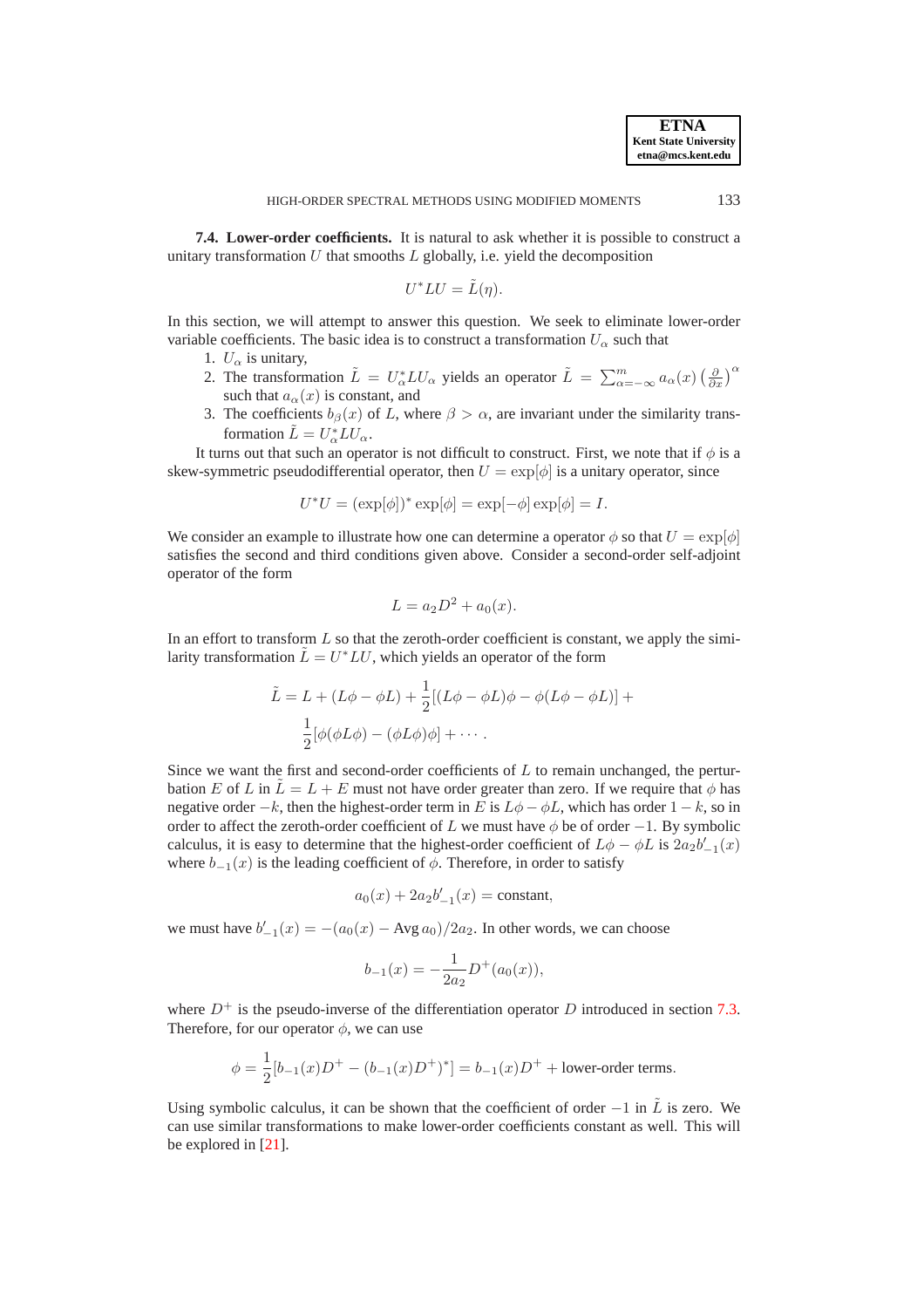#### 134 J. V. LAMBERS



<span id="page-20-1"></span>FIG. 7.1. *Estimates of relative error in the approximate solution*  $\tilde{u}(x, t)$  *of [\(1.1\)](#page-0-0), [\(1.2\)](#page-0-1), [\(1.3\)](#page-0-2) at*  $T = 1$ *, computed using no preconditioning (solid curve), a similarity transformation to make the leading coefficient of*  $L_1 = U^*LU$  constant (dashed curve), and a similarity transformation to make  $L_2 = Q^*U^*LUQ$  constant*coefficient modulo terms of negative order. In all cases* N = 64 *grid points are used, with time steps* ∆t = 2−<sup>j</sup> *for*  $i = 0, \ldots, 6$ .

We conclude this section with a demonstration of the benefit of this homogenization. Figure [7.1](#page-20-1) depicts the temporal error for an operator  $L$  of the form [\(7.1\)](#page-16-2), with smooth coefficients. Because the coefficients are already smooth, homogenizing  $a_2(x)$  only slightly improves the accuracy, but homogenizing  $a_0(x)$  as well yields a much more substantial improvement.

<span id="page-20-0"></span>**8. Discussion.** In this concluding section, we consider various generalizations of the problems and methods considered in this paper.

**8.1. Higher space dimension.** In [\[20\]](#page-21-10), it is demonstrated how to compute the recursion coefficients  $\alpha_i$  and  $\beta_i$  for operators of the form  $Lu = -p\Delta u + q(x, y)u$ , and the expressions are straightforward generalizations of the expressions given in section [5](#page-10-0) for the one-dimensional case. It is therefore reasonable to suggest that for operators of this form, the stability results given here for the one-dimensional case generalize to higher dimensions. This will be investigated in the near future. In addition, generalization of the similarity transformations of section [7](#page-16-0) is in progress.

**8.2. Discontinuous coefficients.** For the stability results reported in this paper, particularly Theorem [5.2,](#page-11-3) the assumption that the coefficients are bandlimited is crucial. It can be weakened to some extent and replaced by an appropriate assumption about the regularity of the coefficients, but for simplicity that was not pursued here. Regardless, these results do not apply to problems in which the coefficients are particularly rough or discontinuous. Future work will include the use of KSS methods with other bases of trial functions besides trigonometric polynomials, such as orthogonal wavelets or multiwavelet bases introduced in [\[1\]](#page-21-20).